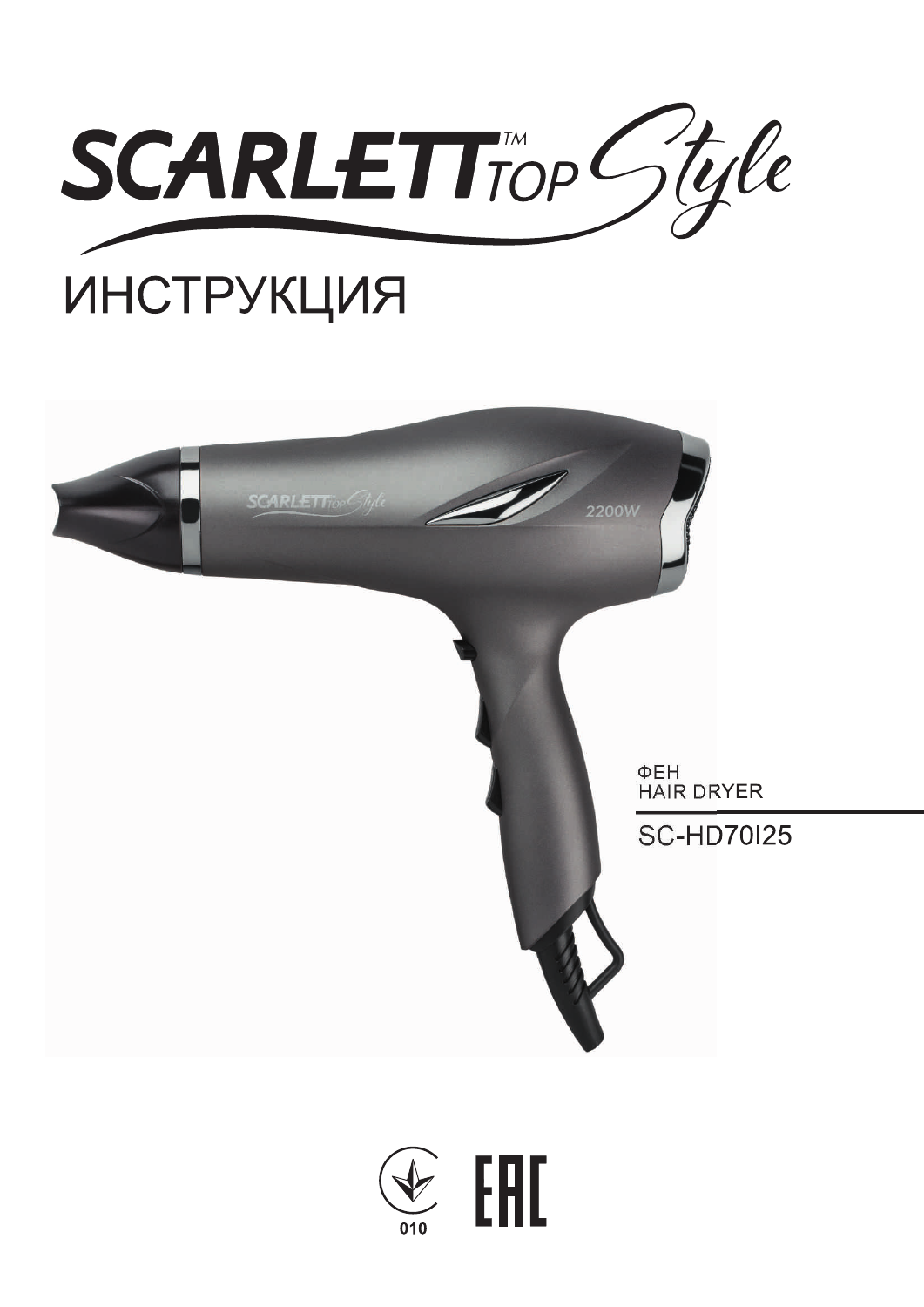# **INSTRUCTION MANUAL РУКОВОДСТВО ПО ЭКСПЛУАТАЦИИ ІНСТРУКЦІЯ З ЕКСПЛУАТАЦІЇ ПАЙДАЛАНУ ЖӨНІНДЕГІ НҰСҚАУЛЫҚ**

| GB             |  |
|----------------|--|
| <b>RUS</b>     |  |
| <b>UA</b>      |  |
| <b>KZ</b>      |  |
| <b>EST</b>     |  |
| LV             |  |
| LT.            |  |
| $\overline{H}$ |  |
| <b>RO</b>      |  |
| <b>PL</b>      |  |
|                |  |

- 1. Concentrator
- 2. Housing
- 3. COOL SHOT button
- 4. Heat setting switch
- 5. Speed setting switch
- 6. Hanging loop
- 7. Handle
- 8. Cord swivel protection
- 9. Air inlet removable lattice

- 1. Насадка-сопло
- 2. Корпус
- 3. Кнопка режиму "ЗИМНЕ ПОВІТРЯ"
- 4. Перемикач температури повітряного струму
- 5. Перемикач швидкості повітряного струму
- 6. Петелька для підвішування
- 7. Ручка
- 8. Запобіжник шнура від перекручування
- 9. Знімна решітка направляючих повітря отворів

#### **EST KIRJELDUS LV APRAKSTS**

- 1. Õhuvoo suunamise otsik
- 2. Korpus
- 3. Külma õhu nupp
- 4. Õhuvoo temperatuuri ümberlüliti
- 5. Õhuvoo kiiruse ümberlüliti
- 6. Riputusaas
- 7. Käepide
- 8. Juhtme ülekerimisvastane kaitse
- 9. Õhuavade eemaldatav rest

## **LT APRAŠYMAS H LEÍRÁS**

- 1. Antgalis, koncentruojantis oro srovę
- 2. Korpusas
- 3. Režimo "ŠALTAS ORAS" mygtukas
- 4. Oro srovės temperatūros jungiklis
- 5. Oro srovės greičio jungiklis
- 6. Kilpelė pakabinimui
- 7. Rankena
- 8. Sukiojamas elektros laidas
- 9. Ortakių angų nuimamos grotelės

#### **GB DESCRIPTION RUS УСТРОЙСТВО ИЗДЕЛИЯ**

- 1. Насадка-сопло
- 2. Корпус
- 3. Кнопка режима "ХОЛОДНЫЙ ВОЗДУХ"
- 4. Переключатель температуры потока воздуха
- 5. Переключатель скорости потока воздуха
- 6. Петелька для подвешивания
- 7. Ручка
- 8. Предохранитель шнура от перекручивания
- 9. Съемная решетка воздуховодных отверстий

## **UA ОПИС KZ СИПАТТАМА**

- 1. Шашты жайластырғыш
- 2. Тұлға
- 3. "Салқын ауа" тәртібінің ноқаты
- 4. Ауа ағынының температурасын ауыстырып қосқышы
- 5. Ауа ағынының жылдамдығын ауыстырып қосқышы
- 6. Іліп қоюға арналған ілмек
- 7. Тұтқа
- 8. Баудың оралып кетуінен сақтандырғыш
- 9. Ауа шығу тесігінің алынбалы торы

- 1. Uzgalis-koncentrators matu veidošanai
- 2. Korpuss
- 3. Režīma "AUKSTAIS GAISS" poga
- 4. Gaisa plūsmas temperatūras slēdzis
- 5. Gaisa plūsmas ātrumu slēdzis
- 6. Ērta cilpiņa pakāršanai
- 7. Rokturis
- 8. Elektrovada aizsargāšana pret savīšanos
- 9. Gaisa novades atvērumu noņemā restīte

- 1. Koncentrátor (légterelő)
- 2. Készülékház
- 3. "HIDEG LEVEGŐ" kapcsológombja
- 4. Hőmérsékletkapcsoló
- 5. Gyorsasági fokozat kapcsoló
- 6. Akasztó
- 7. Fogantyú
- 8. Vezeték tekeredését gátló elem
- 9. A légvezető nyílások levehető rácsa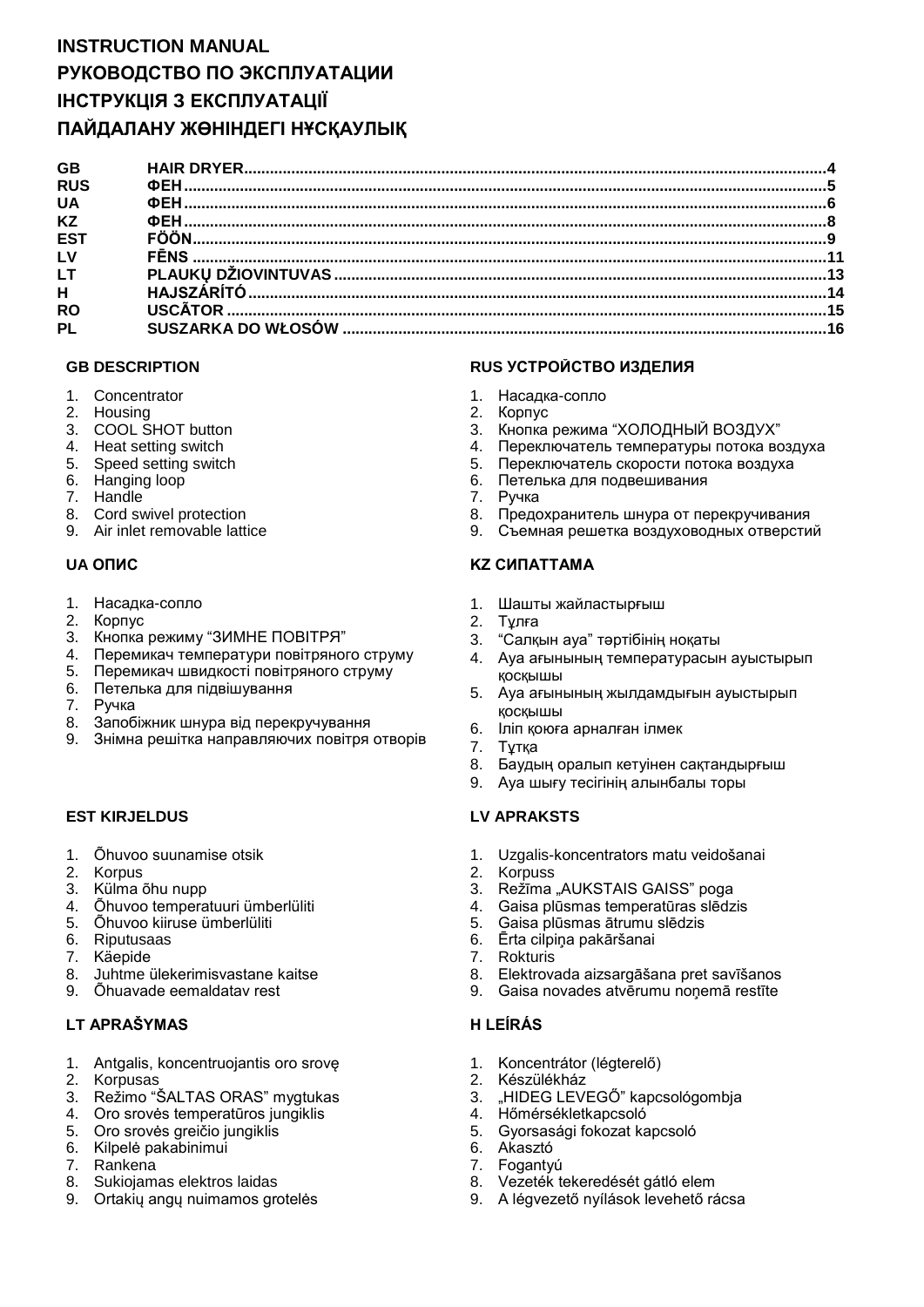#### **RO MDESCRIEREA APARATULUI**

- 1. Duză-concentrator
- 2. Carcasă
- 3. Tastă "AER RECE"
- 4. Cursor pentru reglarea temperaturii fluxului de aer
- 5. Cursor pentru reglarea vitezei fluxului de aer
- 6. Inel de agăţare
- 7. Mâner
- 8. Siguranţă pentru prevenirea răsucirii cablului
- 9. Grilaj detaşabil pentru aer

#### **PL BUDOWA WYROBU**

- 1. Nakładka skupiająca koncentrator
- 2. Obudowa
- 3. Przycisk trybu "ZIMNE POWIETRZE"
- 4. Przełącznik temperatury przepływu powietrza
- 5. Przełącznik prędkości przepływu powietrza
- 6. Pętelka do zawieszania
- 7. Uchwyt
- 8. Bezpiecznik przewodu zasilania przed przekręceniem
- 9. Otwory zapewniające przepływ powietrza



| ~ 220-240 V / 50 Hz<br><b>Класс защиты II</b> | 2200 W | $0.5/0.8$ kg | mm<br>240<br>95 |
|-----------------------------------------------|--------|--------------|-----------------|
|                                               |        |              | 28              |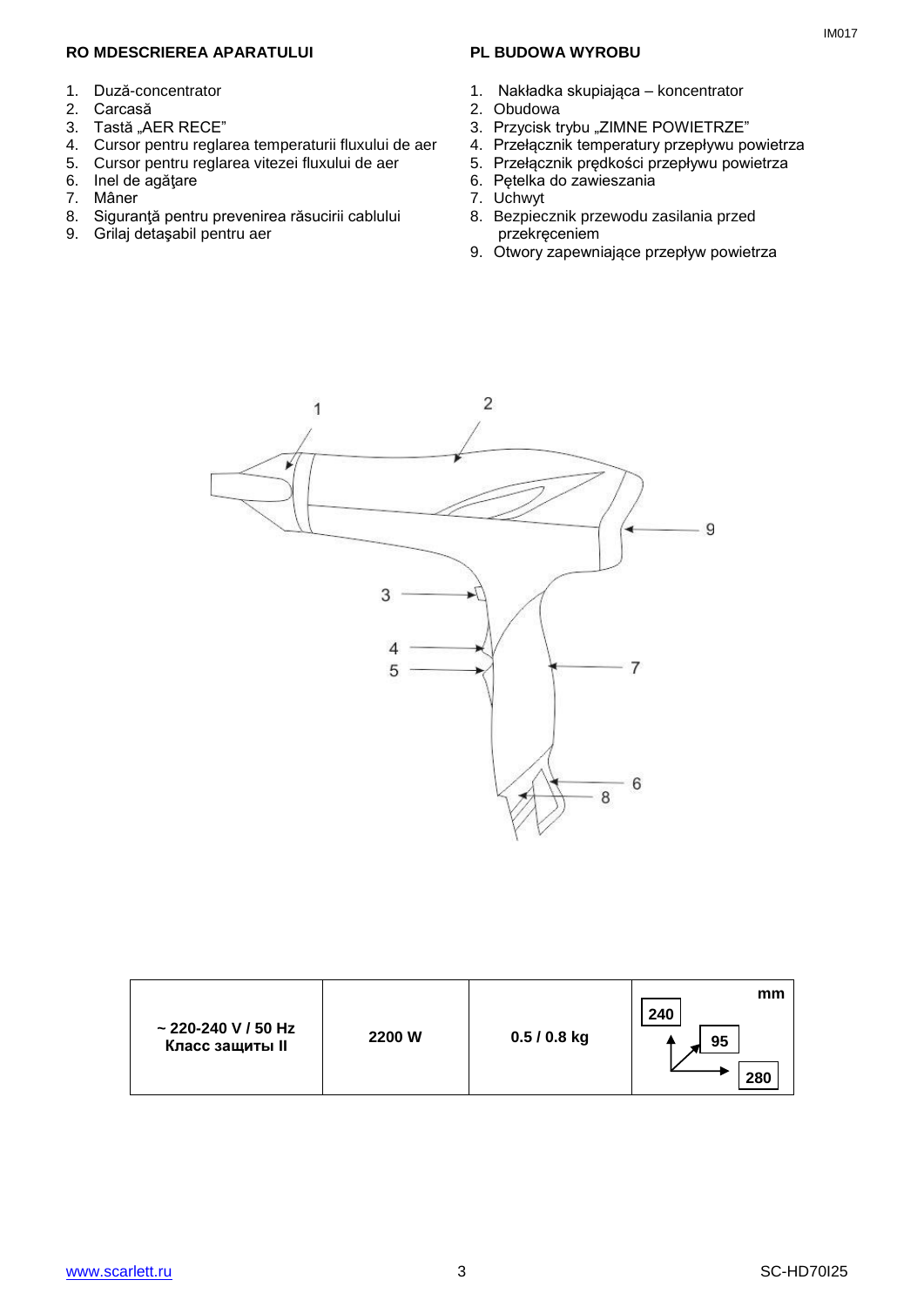#### **GB INSTRUCTION MANUAL IMPORTANT SAFEGUARDS**

- Please read this instruction manual carefully before use.
- Before switching on the appliance for the first time please check if the technical specifications indicated on the unit correspond to the mains parameters.
- For home use only. Do not use for industrial purposes. Do not use the appliance for any other purposes than described in this instruction manual.
- Do not use outdoors.
- Always unplug the appliance from the power supply before cleaning and when not in use.
- If the appliance is used in a bathroom, it should always be unplugged after use, because nearness of water is dangerous even if the appliance is switched off.
- To prevent risk of electric shock and fire, do not immerse the appliance in water or any other liquids. If it has happened DO NOT TOUCH the appliance, unplug it immediately and check in a service center.
- For additional protection, the installation of a residual current device (RCD) having a rated residual operating current not exceeding 30 mA is advisable in the electrical circuit supplying the bathroom. Ask your installer for advice.
- Do not spray aerosol products when the hair dryer is in operation.
- This appliance is not intended for use by persons (including children) with reduced physical, sensory or mental capabilities, or lack of experience and knowledge, unless they have been given supervision or instruction concerning use of the appliances by a person responsible for their safety.
- Children should be supervised to ensure that they do not play with the appliance.
- Do not leave the appliance switched on when you do not use it.
- Do not use other attachments than those supplied.
- Never carry or suspend the appliance by the cord.
- If the power cord is damaged it should be replaced by the manufacturer or authorized servicing center or qualified professional for safety reasons.
- Do not attempt to repair, adjust or replace parts in the appliance. Repair the malfunctioning appliance in the nearest service center.
- Keep the cord away from sharp edges and hot surfaces.
- If the product has been exposed to temperatures below 0ºC for some time it should be kept at room temperature for at least 2 hours before turning it on.
- IMPORTANT:
- Keep your hair away from the immediate vicinity of the air inlet opening. Keep the air inlet filter dust and fluff free.
- Do not cover air inlet or air outlet otherwise the hair dryer may overheat.
- The attachments become hot during operation.
- The manufacturer reserves the right to introduce minor changes into the product design without prior notice, unless such changes influence significantly the product safety, performance, and functions.
- ATTENTION! Do not use the device beside the bathrooms, swimming pools and other vessels containing water. Production date mentioned on the unit and/or on the packing materials and documentations.
- **INSTRUCTION FOR USE**

#### Fully unwind the cord.

- Attach a nozzle.
- Insert the plug into the power supply.
- Select the desired speed (heating mode) using the II speeds (3 heat settings) switch.
- SPEED CONTROL
	- $0 \text{off}$ :
	- $\frac{1}{2}$  medium speed for delicate drying and styling:
- $\bullet$  high speed for quick drying and styling.
- HEAT SETTINGS
	- $\blacktriangleright$  cold airflow:
	- $\frac{M}{2}$  medium temperature for gentle drying and shaping;
	- $M$  high temperature for rapid drying.

*IMPORTANT:* Airflow speed will be increased automatically after increasing the airflow temperature.

#### CONCENTRATOR

- The air concentrator is used to narrow the airflow and direct it to selected hair locks for drying.
- To attach the concentrator to the hair dryer insert it to the slots in the hair dryer body and turn away from yourself. To detach the concentrator turn it towards yourself and take it out.
- IONISATION FUNCTION
- Ions which the hair dryer generates automatically, neutralize static electricity that sometimes appears in the hair while drying it. Besides, this technology enhances the effect of hair products: the hair becomes smoother, softer and more shining.

COOL SHOT

 This appliance is featured with "COOL SHOT" function for hair style fixing. To activate the "COOL SHOT" function, simply press the COOL SHOT button. As the COOL SHOT button is released, the appliance returns to its normal setting.

## **CARE AND CLEANING**

- Switch off the appliance, unplug it from the power supply and allow to cool fully.
- Take off the air openings grid from the device to remove hair and dust.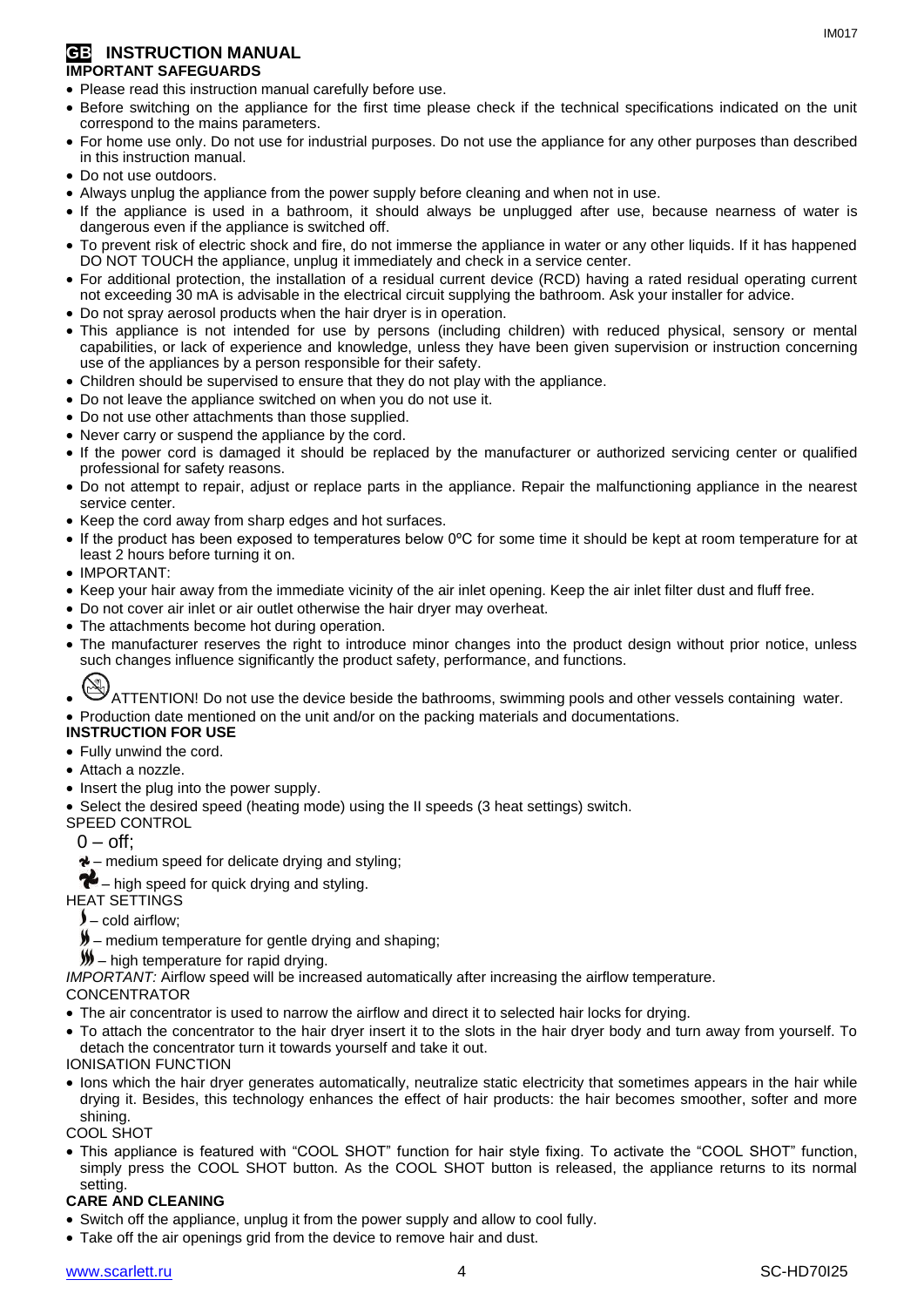- Clean the device with a damp cloth.
- Do not use abrasive cleaners.
- Periodically remove the air inlet removable lattice and clean it with a brush, then put the air inlet removable lattice in place.

### **STORAGE**

- Ensure that the hair dryer is completely cool and dry.
- Do not wrap the cord around the appliance, as this may cause damage.
- Keep the appliance in a cool, dry place.



The symbol on the unit, packing materials and/or documentations means used electrical and electronic units and battery's should not be toss in the garbage with ordinary household garbage. These units should be pass to special receiving point.

For additional information about actual system of the garbage collection address to the local authority.

Valid utilization will help to save valuable resources and avoid negative work on the public health and environment which happens with incorrect using garbage.

#### **RUS РУКОВОДСТВО ПО ЭКСПЛУАТАЦИИ МЕРЫ БЕЗОПАСНОСТИ**

- Внимательно прочитайте Руководство по эксплуатации.
- Перед первоначальным включением проверьте, соответствуют ли технические характеристики, указанные на изделии, параметрам электросети.
- Использовать только в бытовых целях согласно данному Руководству по эксплуатации. Прибор не предназначен для промышленного применения.
- Не пользуйтесь феном вне помещений.
- Всегда отключайте устройство от электросети перед очисткой или если Вы его не используете.
- При использовании устройства в ванной комнате следует отключать его от сети после использования, так как близость воды представляет опасность, даже когда прибор выключен.
- Во избежание поражения электрическим током и возгорания, не погружайте прибор и шнур питания в воду или другие жидкости. Если это произошло, НЕ БЕРИТЕСЬ за изделие, немедленно отключите его от электросети и обратитесь в Сервисный центр для проверки.
- Для дополнительной защиты целесообразно установить устройство защитного отключения (УЗО) с номинальным током срабатывания, не превышающим 30 мА, в цепь питания ванной комнаты; при установке следует обратиться за консультацией к специалисту.
- Не распыляйте средства для укладки волос при работающем устройстве.
- Прибор не предназначен для использования лицами (включая детей) с пониженными физическими, чувственными или умственными способностями или при отсутствии у них опыта или знаний, если они не находятся под контролем или не проинструктированы об использовании прибора лицом, ответственным за их безопасность.
- Дети должны находиться под контролем для недопущения игры с прибором.
- Не оставляйте включенный прибор без присмотра.
- Не используйте принадлежности, не входящие в комплект данного прибора.
- Не переносите фен за шнур или петельку для подвешивания.
- При повреждении шнура питания его замену, во избежание опасности, должен производить изготовитель или уполномоченный им сервисный центр, или аналогичный квалифицированный персонал.
- Не пытайтесь самостоятельно ремонтировать прибор или заменять какие-либо детали. При обнаружении неполадок обращайтесь в ближайший Сервисный центр.
- Следите, чтобы шнур питания не касался острых кромок и горячих поверхностей.
- Если изделие некоторое время находилось при температуре ниже 0ºC, перед включением его следует выдержать в комнатных условиях не менее 2 часов.
- ВНИМАНИЕ:
- Следите за тем, чтобы в воздуховодные отверстия не попадали волосы, пыль или пух.
- Не закрывайте входные и выходные воздуховоды, так как двигатель и нагревательные элементы фена могут сгореть.
- Будьте осторожны, во время работы насадка сильно нагревается!
- Производитель оставляет за собой право без дополнительного уведомления вносить незначительные изменения в конструкцию изделия, кардинально не влияющие на его безопасность, работоспособность и функциональность.



- ВНИМАНИЕ! Не использовать прибор вблизи ванных комнат, бассейнов или других емкостей, содержащих воду.
- Дата производства указана на изделии и/или на упаковке, а также в сопроводительной документации. **РАБОТА**
- Фен предназначен для сушки и укладки волос.
- Полностью размотайте шнур питания.
- Наденьте насадку-сопло.
- Подключите фен к электросети.
- Переключателями скорости / температуры потока воздуха установите желаемый режим.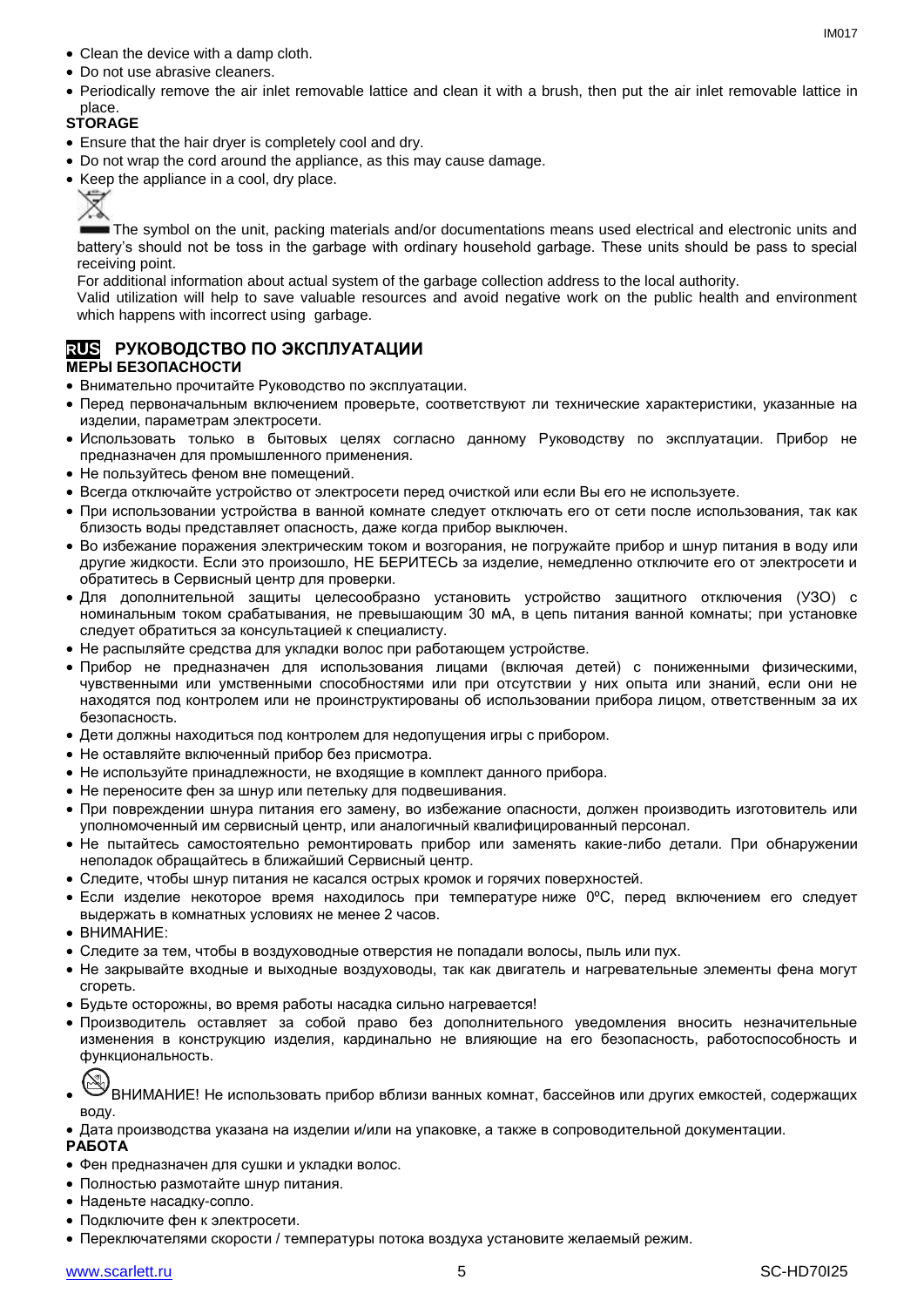#### СКОРОСТЬ ПОТОКА ВОЗДУХА

**0** – выкл.;

– поток воздуха средней силы для мягкой сушки или укладки волос;

 $\mathcal{X}$  – мощный поток воздуха для быстрой сушки.

ТЕМПЕРАТУРНЫЕ РЕЖИМЫ

- прохладный поток воздуха;
- средняя температура для мягкой сушки или укладки волос;
- **))** высокая температура для быстрой сушки.

*ВНИМАНИЕ:* При увеличении температуры автоматически увеличивается скорость потока воздуха.

НАСАДКА-СОПЛО

- Эта насадка позволяет сужать и направлять поток воздуха для сушки отдельных участков волос.
- Для установки насадки сопло на фен необходимо вставить ее в пазы на фене и повернуть от себя. Для снятия насадки, необходимо повернуть насадку на себя.

ФУНКЦИЯ ИОНИЗАЦИИ

- Ионы, автоматически генерируемые феном, нейтрализуют статическое электричество, которое образуется в процессе сушки. Благодаря этому волосы становятся еще более гладкими, мягкими и блестящими. ХОЛОДНЫЙ ВОЗДУХ
- Фен оснащен дополнительной функцией "ХОЛОДНЫЙ ВОЗДУХ". В этом режиме можно быстро охлаждать волосы, закрепляя укладку: нажмите и удерживайте кнопку на внутренней части ручки. Чтобы вернуться в нормальный режим, просто отпустите ее.

#### **ОЧИСТКА И УХОД**

- Перед очисткой отключите фен от электросети и дайте ему полностью остыть.
- Периодически рекомендуется снимать решетку воздухозаборника для ее очистки.
- Снимите с прибора решетку вентиляционных отверстий, чтобы удалить волосы и пыль.
- Очистите прибор влажной тканью
- Не используйте абразивные чистящие средства.

#### **ХРАНЕНИЕ**

- Дайте фену полностью остыть и убедитесь, что корпус не влажный.
- Чтобы не повредить шнур, не наматывайте его на корпус.
- Храните фен в прохладном сухом месте.



Данный символ на изделии, упаковке и/или сопроводительной документации означает, что использованные электрические и электронные изделия и батарейки не должны выбрасываться вместе с обычными бытовыми отходами. Их следует сдавать в специализированные пункты приема.

Для получения дополнительной информации о существующих системах сбора отходов обратитесь к местным органам власти.

Правильная утилизация поможет сберечь ценные ресурсы и предотвратить возможное негативное влияние на здоровье людей и состояние окружающей среды, которое может возникнуть в результате неправильного обращения с отходами.

# **UA ІНСТРУКЦІЯ З ЕКСПЛУАТАЦІЇ**

- Шановний покупець! Ми вдячні Вам за придбання продукції торговельної марки SCARLETT та довіру до нашої компанії. SCARLETT гарантує високу якість та надійну роботу своєї продукції за умови дотримання технічних вимог, вказаних в посібнику з експлуатації.
- Термін служби виробу торгової марки SCARLETT у разі експлуатації продукції в межах побутових потреб та дотримання правил користування, наведених в посібнику з експлуатації, складає 2 (два) роки з дня передачі виробу користувачеві. Виробник звертає увагу користувачів, що у разі дотримання цих умов, термін служби виробу може значно перевищити вказаний виробником строк.

#### **МІРИ БЕЗПЕКИ**

- Уважно прочитайте Інструкцію з експлуатації.
- Перш ніж увімкнути прилад, перевірте, чи відповідають технічні характеристики, вказані на виробі, параметрам електромережі.
- Використовувати тільки у побуті, відповідно з даною Інструкцією з експлуатації. Прилад не призначений для виробничого використання.
- Не використовувати поза приміщеннями.
- Завжди вимикайте прилад з мережі перед очищенням, а також якщо він не використовується.
- При використанні пристрою у ванній кімнаті слід відключати його від мережі після використання, так як близькість води небезпечна, навіть коли прилад вимкнений.
- Щоб запобігти враження електричним струмом та загоряння, не занурюйте прилад у воду чи інші рідини. Якщо це відбулося, НЕ ТОРКАЙТЕСЯ виробу, негайно відключите його з мережі та зверниться до Сервісного центру для перевірки.
- Для додаткового захисту доцільно встановити пристрій захисного відключення (ПЗВ) з номінальним струмом спрацьовування, що не перевищує 30 мА, у коло живлення ванної кімнати; при встановленні слід звернутися за консультацією до фахівця.
- Не розприскуйте засобів для укладки волосся якщо прилад включений.
- Прилад не призначений для використання особами (включаючи дітей) зі зниженими фізичними, чуттєвими або розумовими здібностями або у разі відсутності у них опиту або знань, якщо вони не знаходяться під контролем або не проінструктовані про використання приладу особою, що відповідає за їх безпеку.
- Діти повинні знаходитись під контролем, задля недопущення ігор з приладом.

www.scarlett.ru 6 SC-HD70I25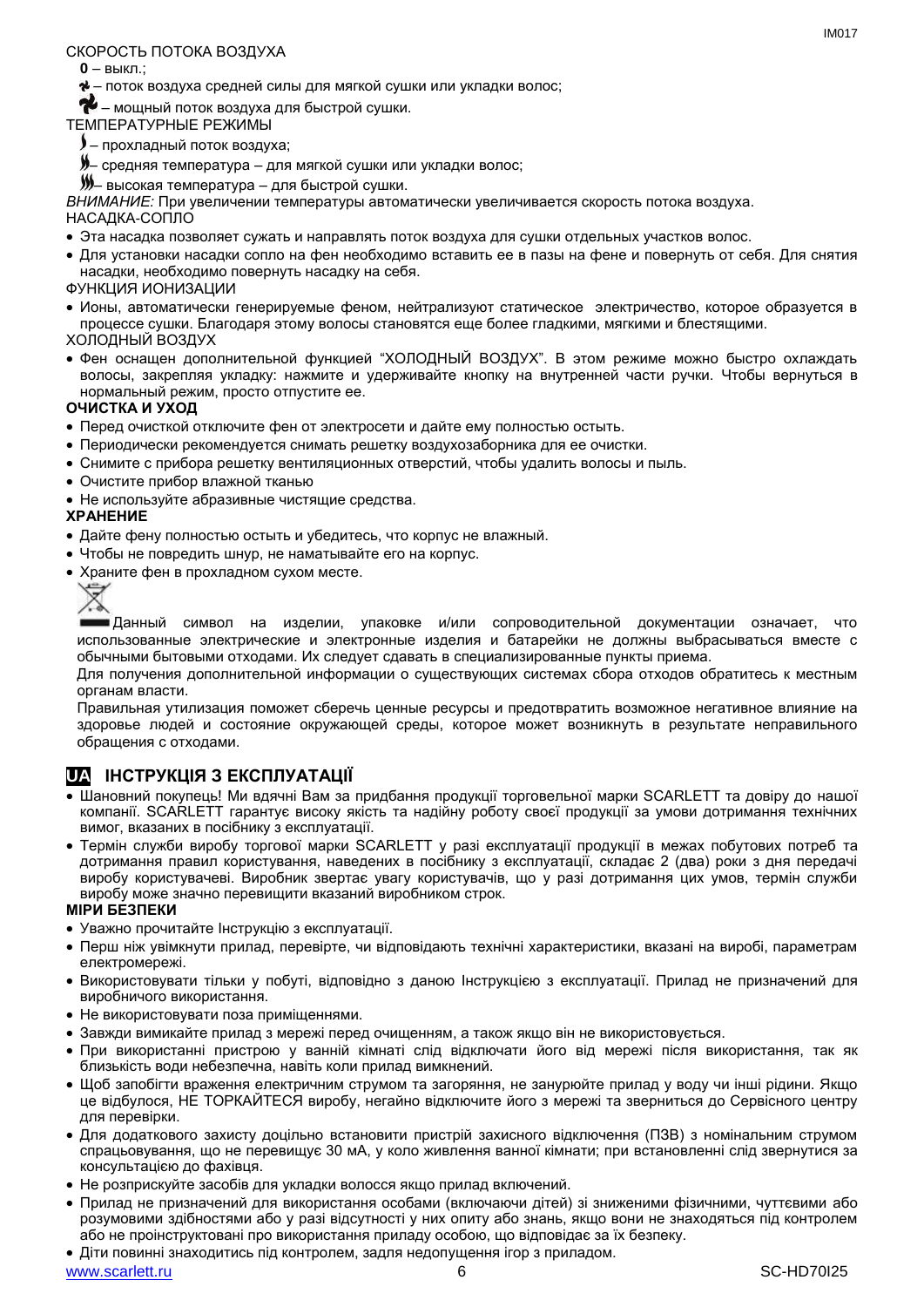- Не залишайте ввімкнений прилад без нагляду.
- Не використовуйте приладдя, що не входить до комплекту поставки.
- Не переносіть фен за шнур чи петельку для підвішування.
- У разі пошкодження кабелю живлення, його заміну, з метою запобігання небезпеці, повинен виконувати виробник або уповноважений їм сервісний центр, або аналогічний кваліфікований персонал.
- Не намагайтеся самостійно ремонтувати прилад або замінювати які-небудь деталі. При виявленні неполадок звертайтеся в найближчий Сервісний центр.
- Слідкуйте, щоб шнур живлення не торкався гострих крайок та гарячих поверхонь.
- Обладнання відповідає вимогам Технічного регламенту обмеження використання деяких небезпечних речовин в електричному та електронному обладнанні.
- Якщо виріб деякий час знаходився при температурі нижче 0ºC, перед увімкненням його слід витримати у кімнаті не менше 2 годин.
- УВАГА:
- Стежте за тим, щоб у вентиляційні отвори не потрапляло волосся, пил чи пух.
- Не закривайте вхідні та вихідні повітряводи двигун і нагрівальні елементи фена можуть згоріти.
- Обережно: пiд час роботи насадки дуже нагріваються!
- Виробник залишає за собою право без додаткового повідомлення вносити незначні зміни до конструкції виробу, що кардинально не впливають на його безпеку, працездатність та функціональність.
- УВАГА! Не використовувати прилад поблизу ванних кімнат, басейнів або інших ємностей, що вміщують воду.
- Дата виробництва вказана на виробі та/або на упаковці, а також у супровідній документації.

#### **ЕКСПЛУАТАЦІЯ**

- Цілком розмотайте шнур живлення.
- Надягніть насадку.
- Підключіть фен до електромережі.

За допомогою перемикачів швидкості / температури повітряного струму установіть бажаний режим.

ШВИДКІСТЬ ПОВІТРЯНОГО СТРУМУ

- **0** викл.;
- повітряний струм середньої сили для м'якої сушки чи укладання волосся;

 $\bullet$  – могутний повітряний струм для швидкої сушки.

ТЕМПЕРАТУРНІ РЕЖИМИ

- прохолодний повітряний струм;
- $\textbf{\emph{y}}$  середня температура для м'якої сушки чи укладання волосся;
- висока температура для швидкої сушки.

*УВАГА:* При збільшенні температури автоматично збільшується швидкість потоку повітря.

#### НАСАДКА-СОПЛО

- Ця насадка дозволяє звужувати та скеровувати повітряний потік для сушіння окремих ділянок волосся.
- Для встановлення сопла на фен необхідно вкласти його у пази на фені та прокрутити від себе. Для зняття насадки необхідно прокрутити насадку на себе.
- ФУНКЦІЯ ІОНІЗАЦІЇ
- Іони, що автоматично генеруються феном, нейтралізують статичну електрику, яка іноді утворюється в масі волосся під час сушіння. Окрім цього, ця технологія сприяє зростанню ефективності препаратів з догляду за волоссям: волосся стає ще більш гладким, м'яким та блискучим.

ЗИМНЕ ПОВІТРЯ

 Фен обладнаний додатковою функцією "ЗИМНЕ ПОВІТРЯ". У цьому режимі можна швидко охолоджувати волосся, зміцнюючи завивку: натисніть та утримуйте кнопку на внутрішній частині ручки. Щоб повернутись до нормального режиму, ослобоніть її.

#### **ОЧИЩЕННЯ ТА ДОГЛЯД**

- Перед очищенням вимкніть фен з електромережі та дайте йому цілком остигнути.
- Зніміть із приладу решітку отворів, що виводять повітря, щоб видалити волосся та пил.
- Очистіть прилад вологою тканиною.
- Не використовуйте абразивні чистячі засоби.

#### **ЗБЕРЕЖЕННЯ**

- Дайте фену цілком остигнути та переконайтесь, що корпус не вологий.
- Щоб не пошкодити шнур, не намотуйте його на корпус.
- Зберігайте фен у прохолодному сухому місці.



Цей символ на виробі, упаковці та/або в супровідній документації означає, що електричні та електронні вироби, а також батарейки, що були використані, не повинні викидатися разом із звичайними побутовими відходами. Їх потрібно здавати до спеціалізованих пунктів прийому.

Для отримання додаткової інформації щодо існуючих систем збору відходів зверніться до місцевих органів влади.

Належна утилізація допоможе зберегти цінні ресурси та запобігти можливому негативному впливу на здоров'я людей і стан навколишнього середовища, який може виникнути в результаті неправильного поводження з відходами.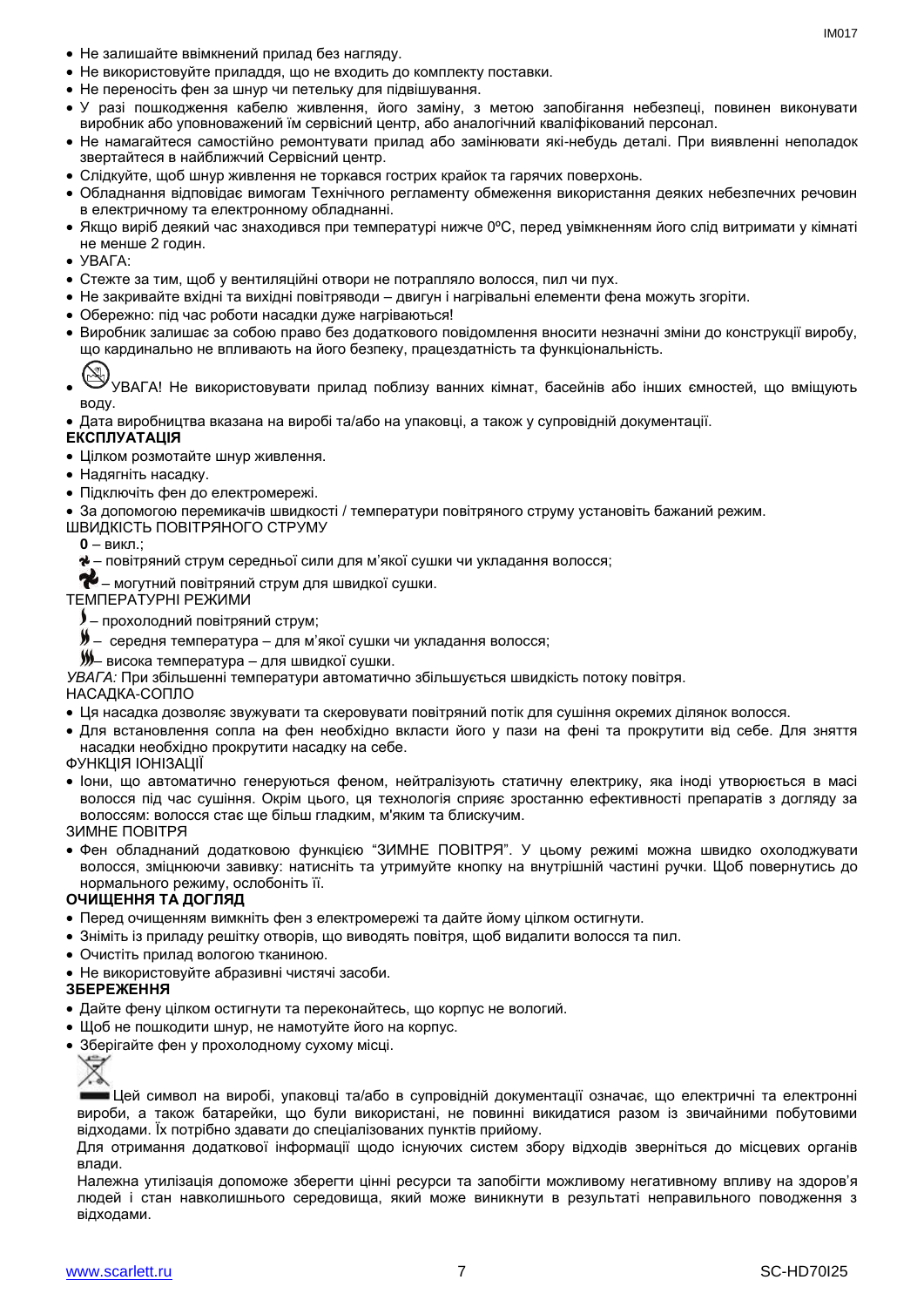# **KZ ПАЙДАЛАНУ ЖӨНІНДЕГІ НҰСҚАУЛЫҚ**

- Құрметті сатып алушы! SCARLETT сауда таңбасының өнімін сатып алғаныңыз үшін және біздің компанияға сенім артқаныңыз үшін Сізге алғыс айтамыз. Іске пайдалану нұсқаулығында суреттелген техникалық талаптар орындалған жағдайда, SCARLETT компаниясы өзінің өнімдерінің жоғары сапасы мен сенімді жұмысына кепілдік береді.
- SCARLETT сауда таңбасының бұйымын тұрмыстық мұқтаждар шеңберінде пайдаланған және іске пайдалану нұсқаулығында келтірілген пайдалану ережелерін ұстанған кезде, бұйымның қызмет мерзімі бұйым тұтынушыға табыс етілген күннен бастап 2 (екі) жылды құрайды. Аталған шарттар орындалған жағдайда, бұйымның қызмет мерзімі өндіруші көрсеткен мерзімнен айтарлықтай асуы мүмкін екеніне өндіруші тұтынушылардың назарын аударады.

### **ҚАУІПСІЗДІК ШАРАЛАРЫ**

- Қолдану нұсқауын ықыласпен оқып шығыңыз.
- Алғаш рет іске қосар алдында бұйымда көрсетілген техникалық сипаттамалардың электр желісінің параметрлеріне сәйкес келетін-келмейтінін тексеріңіз.
- Осы Пайдалану нұсқауына сәйкес тек қана тұрмыстық мақсаттарда қолданылады. Құрал өнеркәсіптік қолдануға арналмаған.
- Фенмен жайдан тыс пайдаланбаңыз.
- Жабдықты тазалаудың алдында немесе Сіз оны қолданбасаңыз электр жүйесінен әрқашан сөндіріп тастаңыз.
- Құралды не бауды суға немесе басқа сұйықтықтарға батырмаңыз. Егер бұл жағдай болса, құрылғыны электр жүйесінен дереу сөндіріп тастаңыз және оны әрі қарай пайдаланбастан бұрын, жұмысқа қабілеттілігі мен құралдың қауіпсіздігін білікті мамандарға тексертіңіз.
- Электр тоғының ұруына және жануға тап болмау үшін, құралды суға немесе басқа сұйықтықтарға батырмаңыз. Егер бұл жағдай болса, бұйымды ҰСТАМАҢЫЗ, оны электр жүйесінен дереу сөндіріп тастаңыз және сервис орталығына тексертіңіз.
- Қосымша қорғаныш үшін ванна бөлмесінің қорек тізбегіне 30 мА аспайтын іске қосылудың номиналды тогы бар қорғаныш ажырату құрылғысын (ҚАҚ) орнатқан дұрыс, орнатқанда кеңес алу үшін маманға жүгінген жөн.
- Жұмыс істеп тұрған құрылғының жанында шашты жайластыруға арналған заттарды бүркімеңіз.
- Дене, жүйке не болмаса ақыл-ой кемістігі бар, немесе осы құрылғыны қауіпсіз пайдалану үшін тәжірибесі мен білімі жеткіліксіз адамдардың (соның ішінде балалардың) қауіпсіздігі үшін жауап беретін адам қадағаламаса немесе құрылғыны пайдалану бойынша нұсқау бермесе, олардың бұл құрылғыны қолдануына болмайды.
- Балалар құрылғымен ойнамауы үшін оларды үнемі қадағалап отыру керек.
- Фенмен балаларға пайдалануға рұқсат етпеңіз.
- Бересі жинаққа енгізілмеген керек-жарақтарды қолданбаңыз.
- Фенді бауынан немесе ілге арналған ілмектен ұстап алып жүрмеңіз.
- Қуат сымы бүлінген жағдайда, қатерден аулақ болу үшін оны ауыстыруды өндіруші немесе ол уәкілеттік берген сервис орталығы немесе соған ұқсас білікті қызметкерлер іске асыруға тиіс.
- Қоректену бауы зақымдалған құралды қолданбаңыз.
- Құрылғыны өз бетіңізше жөндеуге талпынбаңыз. Олқылықтар пайда болса жақын арадағы сервис орталығына апарыңыз.
- Қуат көзіне қосу сымы өткір жиектер мен ыстық заттарға тиіп тұрмауын қадағалаңыз.
- Егер бұйым біршама уақыт 0ºC-тан төмен температурада тұрса, іске қосар алдында оны кем дегенде 2 сағат бөлме температурасында ұстау керек.

*НАЗАР:*

- Ауа өтетін тесіктерге шаш, шаң немесе түбіттің түспеуін қадағалаңыз.
- Кіріс мен шығыс ауа өтерледі жаппаңыз қозғалтқыш және феннің жылытқыш элементтері күйіп кетуі мүмкін.
- Сақ болыңыз, жұмыс кезінде саптама қатты қыздырылады!
- Өндіруші бұйымның қауіпсіздігіне, жұмыс өнімділігі мен жұмыс мүмкіндіктеріне түбегейлі әсер етпейтін болмашы өзгерістерді оның құрылмасына қосымша ескертпестен енгізу құқығын өзінде қалдырады.

ЕСКЕРТУ! Аспапты жуынатын бөлмелерге, бассейндерге және ішінде суы бар басқа ыдыстарға жақын жерде пайдалануға болмайды.

Өндірілген күні өнімде және/немесе қорапта, сондай-ақ қосымша құжаттарда көрсетілген.

#### **ЖҰМЫС**

- Қоректену бауын толық тарқатып алыңыз.
- Саптаманы кигізіңіз.
- Электр жүйесіне фенді қосыңыз.
- Ауа ағынының жылдамдығын/температурасын ауыстырып қосқыштарымен тілеген тәртіпке орнатыңыз.

АУА АҒЫНЫНЫҢ ЖЫЛДАМДЫҒЫ

- **0** өшірілген;
- шашты жұмсақ кептіруге не жайластыруға арналған орта күшті ауа ағыны;

 $\blacklozenge$  – жылдам кептіруге арналған қуатты ауа ағыны.

- ТЕМПЕРАТУРАЛЫҚ ТӘРТІПТЕР
	- салқын ауа ағыны;
	- $\blacktriangleright$  орта температура шашты жұмсақ кептіру не жайластыру үшін;
	- жоғары қызу жылдам кептіру үшін.

НАЗАР АУДАРЫҢЫЗ*:* Қызу күшейген кезде автоматты түрде ауа ағымы күшейеді.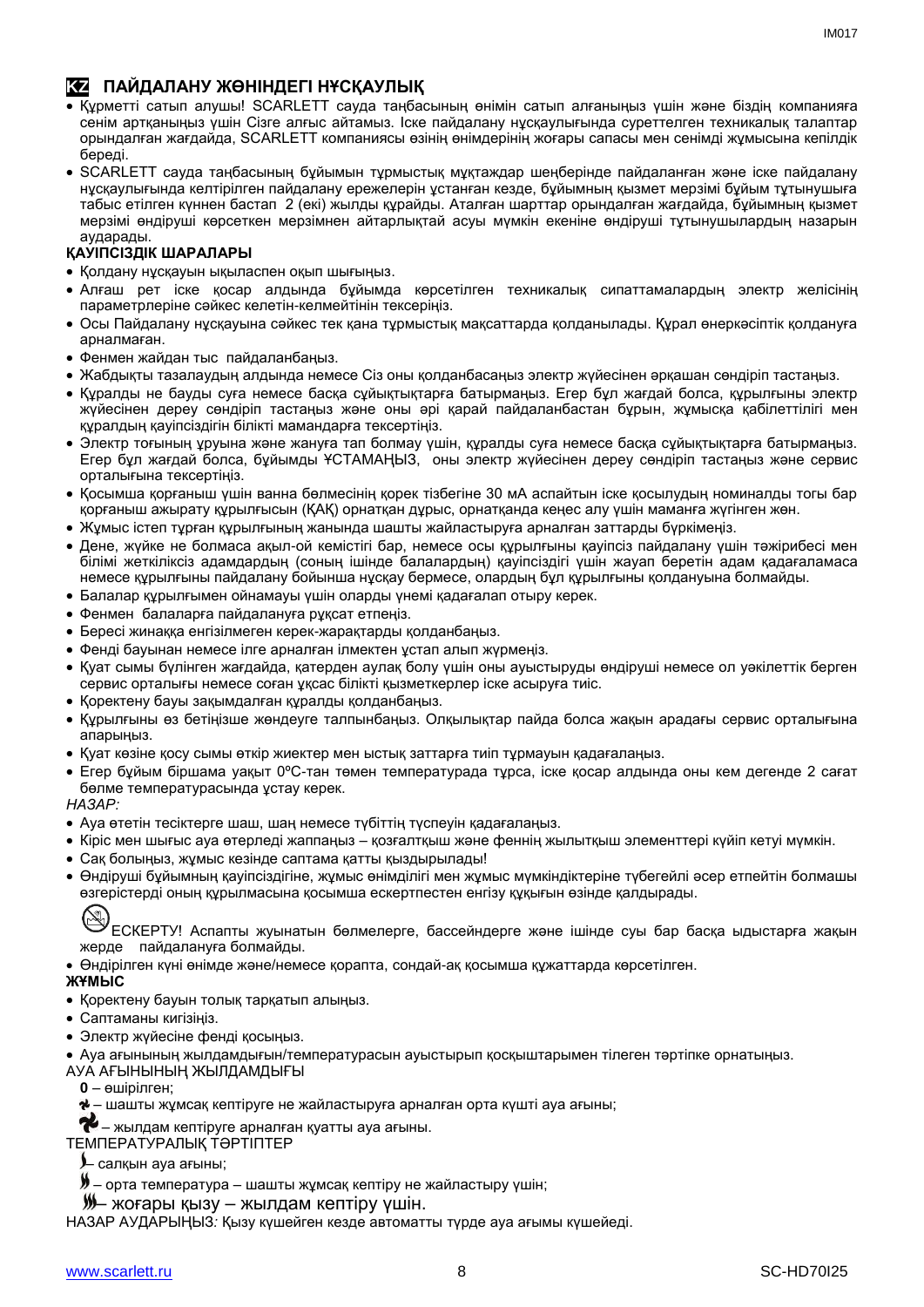#### **ҚОНДЫРМА ҰҢҒЫ**

- Бұл қондырма шаштың жекелеген бөліктерін кептіру үшін ауа ағынын тарылтуға және бағыттауға мүмкіндік береді.
- Қондырма ұңғыны фенге орнату үшін оны фендегі ойықтарға кіргізіп, әрі қарай бұру керек. Қондырманы шешіп алу үшін оны өзіңізге қарай бұрау керек.

ИОНДАУ ФУНКЦИЯСЫ

 Шаш құрғатқыш фен автоматты түрде шығаратын иондар кейде шашты кептіру кезінде оның ішінде пайда болатын статикалық электр қуатын бейтараптандырады. Сонымен қатар бұл технология шаш күтіміне арналған препараттардың пәрменділігін арттыруға ықпалдасады: шаш әлдеқайда тегіс, жұмсақ әрі жылтыр бола түседі.

САЛҚЫН АУА

 Фен қосымша "САЛҚЫН АУА" қызметімен жабдықталған. Бұл тәртіпте шашты бұйралауды бекітіп, жылдам суытуға болады: тұтқаның ішкі жағындағы ноқатты басыңыз және ұстап тұрыңыз. Нормалы тәртіпке қайту үшін, оны жай жібере салыңыз.

#### **ТАЗАЛАУ ЖӘНЕ КҮТІМ**

- Тазалаудың алдында электр жүйесінен фенді сөндіріп тастаңыз және оған толық суынуға мұрша беріңіз.
- Шаш пен шаңды кетіру үшін ауа өткізетін саңылаулардың торын аспаптан алыңыз.
- Аспапты дымқыл шүберекпен тазалаңыз.
- Қайрақты тазартқыш заттарды қолданбаңыз.

#### **САҚТАУ**

- Фенге толық суынуна мұрша беріңіз және тұлға дымқыл емес екеніне көз жеткізіңіз.
- Бауға зақым келтірмеу үшін, оны тұлғаға орамаңыз.
- Фенді салқын құрғақ орында сақтаңыз.



Өнімдегі, қораптағы және/немесе қосымша құжаттағы осындай белгі қолданылған электрлік және электрондық бұйымдар мен батарейкалар кәдімгі тұрмыстық қалдықтармен бірге шығарылмауы керек дегенді білдіреді. Оларды арнайы қабылдау бөлімшелеріне өткізу қажет.

Қалдықтарды жинау жүйелері туралы қосымша мәліметтер алу үшін жергілікті басқару органдарына хабарласыңыз.

Қалдықтарды дұрыс кәдеге жарату бағалы ресурстарды сақтауға және қалдықтарды дұрыс шығармау салдарынан адамның денсаулығына және қоршаған ортаға келетін теріс әсерлердің алдын алуға көмектеседі.

# **EST KASUTAMISJUHEND**

#### **OHUTUSNÕUANDED**

- Lugege käesolev kasutusjuhend tähelepanelikult läbi.
- Enne esimest sisselülitamist kontrollige, kas tootele märgitud tehnilised karakteristikud vastavad vooluvõrgu parameetritele.
- Antud seade on mõeldud ainult koduseks kasutamiseks, mitte tööstuslikuks kasutamiseks.
- Ärge kasutage seadet väljas.
- Eemaldage seade vooluvõrgust enne selle puhastamist ning ajaks, mil fööni ei kasutata.
- Ärge pange seadet ja juhet vette või teistesse vedelikesse. Kui seade on vette sattunud, eemaldage ta kohe vooluvõrgust ja pöörake Teeninduskeskusesse seadme töökorra ja ohutuse kontrollimiseks.
- Elektrilöögi saamise ja süttimise vältimiseks ärge asetage seadet vette ja teistesse vedelikesse. Kui seade on vette sattunud, ÄRGE SEDA KATSUGE, eemaldage lõikur kohe vooluvõrgust ja pöörduge teeninduskeskuse poole kontrollimiseks.
- Lisa kaitseks on otstarbekohane paigaldada vannitoa automaatse väljalülitamisseadet (AV) nominaalse rakenduse tähtajaga, mis ei ületa 30 мА. Paigaldamisel tuleb pöörduda spetsialisti poole konsulteerimiseks.
- Ärge pihustage juuksehooldusvahendeid töötava seadme juures.
- Seade ei ole ette nähtud kasutamiseks alanenud füüsiliste, tunnetuslike ja vaimsete võimetega isikutele (kaasa arvatud lastele) või neile, kellel puuduvad selleks kogemused või teadmised, kui nad ei ole järelevalve all või kui neid ei ole instrueerinud seadme kasutamise suhtes nende ohutuse eest vastutav isik.
- Lapsed peavad olema järelevalve all, et nad ei pääseks seadmega mängima.
- Ärge jätke töötavat seadet järelvalveta.
- Ärge kasutage lisaosi, mis ei kuulu antud seadme komplekti.
- Ärge kasutage fööni teisaldamiseks juhet või riputusaasa.
- Toitejuhtme vigastamise korral tohib selle ohu vältimiseks vahetada tootja, selleks volitatud hoolduskeskus või muu kvalifitseeritud personal.
- Ärge püüdke antud seadet iseseisvalt remontida. Vea kõrvaldamiseks pöörduge lähima teeninduskeskuse poole.
- Jälgige seda, et juhe ei puutuks vastu teravaid servi ja kuumi pindu.
- Kui toode on olnud mõnda aega õhutemperatuuril alla 0 ºC, tuleb hoida seda enne sisselülitamist vähemalt 2 tundi toatemperatuuril.
- TÄHELEPANU:
- Jälgige, et õhuavadesse ei satuks juukseid, tolmu, karvu.
- Ärge sulgege õhuavasid fööni mootor ja kuumutuselemendid võivad läbi põleda.
- Olge ettevaatlik, lisaotsikud muutuvad kuumaks kasutamise käigus!
- Tootja jätab endale õiguse teha ilma täiendava teatamiseta toote konstruktsiooni ebaolulisi muudatusi, mis ei mõjuta selle ohutust, töövõimet ega funktsioneerimist.

TÄHELEPANU! Mitte kasutada seadet vannide, basseinide või muude veemahutite läheduses.

 $INAO17$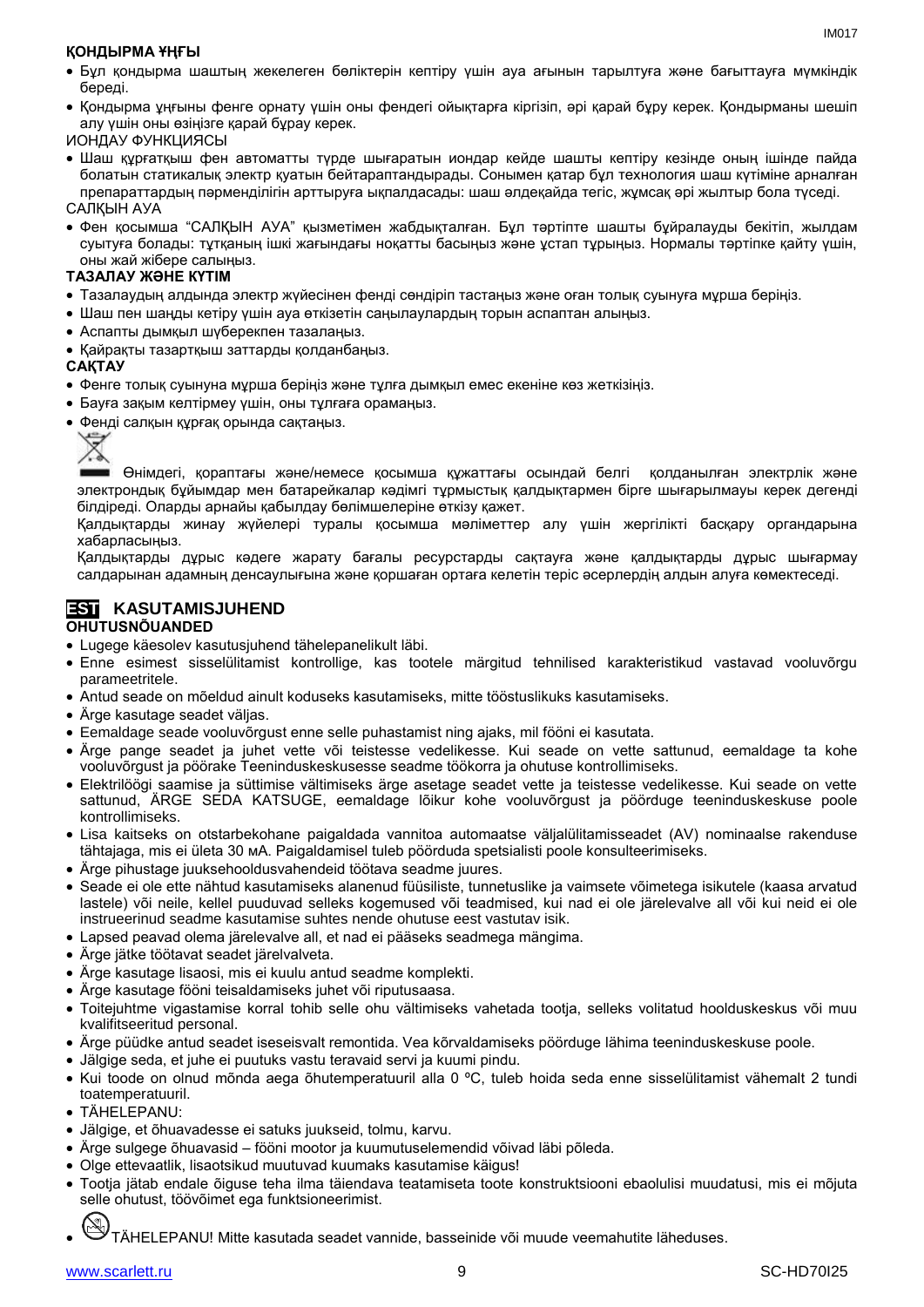Tootmiskuupäev on ära toodud tootel ja/või pakendil, aga ka saatedokumentatsioonis.

### **KASUTAMINE**

- Kerige toitejuhe täielikult lahti.
- Ühendage otsik seadmega.
- Lülitage föön vooluvõrku.

Keerake õhuvoo kiiruse/temperatuuri ümberlüliti soovitud asendisse vastavalt vajadusele.

- ÕHUVOO KIIRUS
	- **0** väljalülitatud;
	- keskmise jõuga õhuvoog juuste õrnaks kuivatamiseks ja soengusseseadmiseks.

– tugev õhuvoog kiireks kuivatamiseks.

TEMPERATUURI REŽIIMID

– jahe õhuvoog;

– keskmine temperatuur – juuste õrnaks kuivatamiseks ja soengusseseadmiseks;

– kõrge temperatuur – kiireks kuivatamiseks.

*TÄHELEPANU:* Temperatuuri suurendamisel suureneb automaatselt ka õhuvoolu kiirus.

- DÜÜSOTSIK
- See otsik võimaldab kitsendada ning suunata õhujuga erinevate juuksepiirkondade kuivatamiseks.
- Düüsotsiku paigaldamiseks föönile tuleb asetada see avadesse föönil ning pöörata endast eemale. Otsiku eemaldamiseks tuleb pöörata seda enda suunas.

IONISEERIMISFUNKTSIOON

 Ioonid, mida föön automaatselt genereerib, neutraliseerivad staatilise elektri, mis tekib mõnikord juustes nende kuivatamise ajal. Lisaks tõhustab see tehnoloogia juuksehooldusvahendite toimet: juuksed muutuvad siledamateks, pehmemateks ja läikivamateks.

KÜLM ÕHK

 Föön on varustatud KÜLMA ÕHU lisafunktsiooniga. Selles režiimis on võimalik kiirelt juukseid jahutada, soengut tugevdades. Selleks vajutage käepideme sisemisel poolel olevat nuppu ja hoidke see. Normaalrežiimi juurde tagasi pöördumiseks laske see nupp lahti.

#### **PUHASTUS JA HOOLDUS**

- Enne puhastamist eemaldage föön vooluvõrgust ning laske sellel maha jahtuda.
- Eemaldage õhuavadega rest, et puhastada seade juustest ja tolmust.
- Puhastage seadet niiske lapiga.
- Ärge kasutage abrasiivseid puhastusvahendeid.

#### **HOIDMINE**

- Laske föönil maha jahtuda ja veenduge, et korpus ei ole märg.
- Juhtme vigastamise vältimiseks ärge kerige seda korpuse ümber.
- Hoidke föön jahedas kuivas kohas.



Antud sümbol tootel, pakendil ja/või saatedokumentatsioonis tähendab, et kasutatud elektrilisi ja elektroonilisi tooteid ja patareisid ei tohi ära visata koos tavaliste olmejäätmetega. Need tuleb anda ära spetsialiseeritud vastuvõtupunktidesse.

Täiendava informatsiooni saamiseks olemasolevatest jäätmete kogumise süsteemidest pöörduge kohalike võimuorganite poole.

Õige utiliseerimine aitab hoida kokku hinnalisi ressursse ning ennetada võimalikku negatiivset mõju inimeste tervisele ja ümbritseva keskkonna olukorrale, mis võib tekkida jäätmete ebaõige käitlemise tulemusel.

### **LV LIETOŠANAS INSTRUKCIJA DROŠĪBAS NOTEIKUMI**

- Uzmanīgi izlasiet ekspluatācijas instrukciju.
- Pirms pirmās ieslēgšanas pārbaudiet, vai tehniskie parametri, kas norādīti uz izstrādājuma, atbilst elektrotīkla parametriem.
- Izmantot tikai sadzīves vajadzībām, atbilstoši Lietošanas instrukcijai. Ierīce nav paredzēta rūpnieciskai izmantošanai.
- Neizmantot ārpus telpām.
- Vienmēr atvienojiet ierīci no elektrotīkla pirms tās tīrīšanas, vai arī tad, ja Jūs to neizmantojat.
- Neizvietojiet ierīci vai elektrovadu ūdenī vai kādā citā šķidrumā. Ja tas ir noticis nekavējoties atslēdziet to no elektrotīkla un pirms turpināt ierīces lietošanu, pārbaudiet tās darba spējas un drošību pie kvalificētiem speciālistiem.
- Lai izvairītos no elektrostrāvas trieciena vai aizdegšanās, negremdējiet ierīci ūdenī vai kādā citā šķidrumā. Ja tas ir noticis NEAIZTIECIET ierīci nekavējoties atslēdziet to no elektrotīkla un dodieties uz tuvāko servisa centru ierīces pārbaudei.
- Papildu aizsardzībai būtu lietderīgi vannas istabas barošanas ķēdē uzstādīt aizsargizslēgšanas ierīci ar nominālu iedarbes strāvu, kas nepārsniedz 30 mА; lai veiktu uzstādīšanu, ieteicams konsultēties ar speciālistu.
- Ierīces darbības laikā neizsmidziniet nekādus matu veidošanas līdzekļus.
- Ierīce nav paredzēta izmantošanai personām (ieskaitot bērnus) ar pazeminātām fiziskām, emocionālām vai intelektuālām spējām vai personām bez dzīves pieredzes vai zināšanām, ja viņas nekontrolē vai neinstruē ierīces lietošanā persona, kas atbild par viņu drošību.
- Bērni ir jākontrolē, lai nepieļautu spēlēšanos ar ierīci.
- Nekad neatstājiet ieslēgtu ierīci bez uzraudzības.
- Neizmantojiet piederumus, kas neietilpst ierīces komplektā.
- Nepārnēsājiet fēnu aiz vada vai pakāršanas cilpiņas.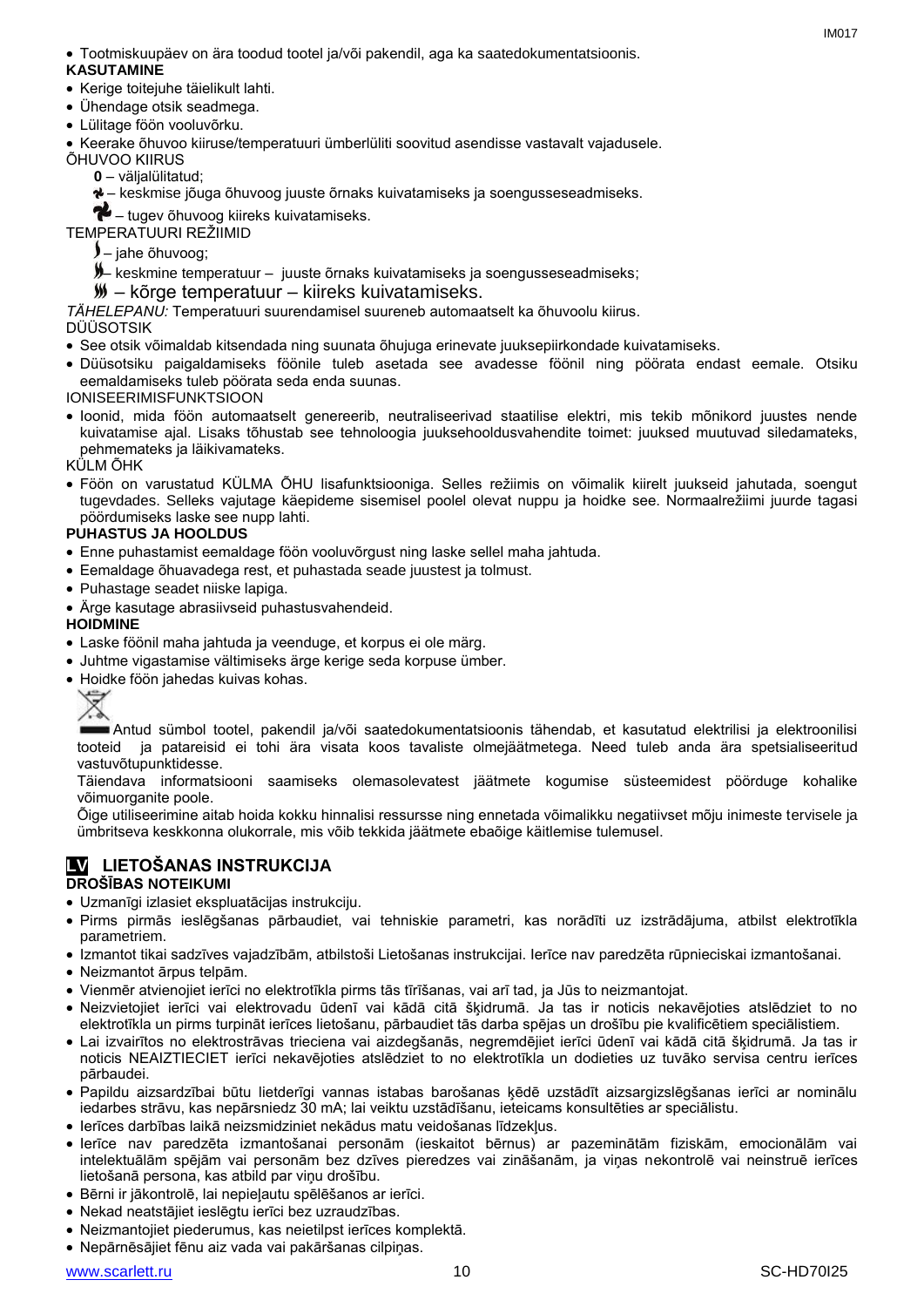- Barošanas vada bojājuma gadījumā, drošības pēc, tā nomaiņa jāuztic ražotājam vai tā pilnvarotam servisa centram, vai arī analoģiskam kvalificētam personālam.
- Necentieties patstāvīgi labot ierīci vai nomainīt jebkādas detaļas. Ierīces bojājuma gadījumā dodieties uz tuvāko Servisa centru.
- Sekojiet, lai elektrovads nepieskartos klāt asām malām un karstām virsmām.
- Jeigu gaminys kai kurį laiką buvo laikomas žemesnėje nei 0 ºC temperatūroje, prieš įjungdami prietaisą palaikykite jį kambario temperatūroje ne mažiau kaip 2 valandas.
- UZMANIBU:
- Sekojiet līdzi, lai gaisa atvērumos neiekļūtu mati, putekļi vai pūkas.
- Neaiztaisiet ienākošās un izejošās gaisa plūsmas atveres, motors un sildīšanas elementi var pārdegt.
- Esiet uzmanīgi, darbības laikā ierīces uzgaļi stipri uzkarst.
- Ražotājs patur sev tiesības bez papildu brīdinājuma ieviest izstrādājuma konstrukcijā nelielas izmaiņas, kas būtiski neietekmē tā drošību, darbspēju un funkcionalitāti.

UZMANĪBU! Neizmantot ierīci vannas istabu, baseinu un citu ūdenstilpņu tuvumā.

Ražošanas datums ir norādīts uz izstrādājuma un/vai iepakojuma, kā arī pavaddokumentos.

#### **DARBĪBA**

- Pilnībā attiniet elektrovadu.
- Uzlieciet uzgali.
- Pievienojiet fēnu pie elektrotīkla.
- Ar ātrumu/temperatūras gaisa plūsmas slēdžiem uzstādiet vēlamo režīmu.

GAISA PLŪSMAS ĀTRUMI

**0** – izslēgts;

– vidēja gaisa plūsma vieglai matu žāvēšanai un veidošanai;

 $\bullet$  – stipra gaisa plūsma ātrai matu žāvēšanai;

TEMPERATŪRAS REŽĪMI

- vēsa gaisa plūsma;
- $\frac{M}{2}$  vidēja temperatūra vieglai matu žāvēšanai un veidošanai;
- augsta temperatūra ātrai matu žāvēšanai.

*UZMANĪBU:* Palielinoties temperatūrai, automātiski palielinās gaisa plūsmas ātrums.

UZGALIS-KONCENTRATORS

Uzgalis paredzēts atsevišķas galvas daļas žāvēšanai, sašaurinot un virzot gaisa plūsmu tieši uz to.

JONIZĀCIJAS FUNKCIJA

 Joni, kurus automātiski ģenerē fēns, neitralizē statisko elektrību, kas dažreiz veidojas matu masā to žāvēšanas procesā. Turklāt šī tehnoloģija veicina matu kopšanas preparātu efektivitātes uzlabošanu: mati kļūst vēl gludāki, mīkstāki un spīdīgāki.

AUKSTS GAISS

 Fēns ir aprīkots ar papildus funkciju "AUKSTS GAISS". Šajā režīmā iespējams ātri atdzesēt matus, nostiprinot matu sakārtojumu: uzspiediet un turiet pogu korpusa roktura ieķšpusē. Lai atgrieztos normālā režīmā, vienkārši atlaidiet pogu.

#### **TĪRĪŠANA UN APKOPE**

- Pirms fēna tīrīšanas atslēdziet to no elektrotīkla un ļaujiet tam pilnībā atdzist.
- Noņemiet no ierīces gaisa noplūdes atveru režģi, lai iztīrītu matus un putekļus.
- Notīriet ierīci ar mitru audumu.
- Neizmantojiet abrazīvus tīrīšanas līdzekļus.

#### **GLABĀŠANA**

- Ļaujiet fēnam pilnībā atdzist un pārliecinaties, ka tas nav mitrs.
- Lai nebojātu elektrovadu neuztiniet to uz fēna korpusa.
- Glabājiet fēnu vēsa, sausā vietā.



Šis simbols uz izstrādājuma, iepakojuma un/vai pavaddokumentiem nozīmē, ka nolietotus elektro- vai elektroniskos izstrādājumus un baterijas nedrīkst izmest kopā ar parastajiem sadzīves atkritumiem. Tie ir jānodod specializētajos pieņemšanas punktos.

Lai iegūtu papildu informāciju par esošajām atkritumu savākšanas sistēmām, vērsieties vietējā pašvaldībā.

Pareiza utilizācija palīdzēs saglabāt vērtīgus resursus un novērst iespējamo negatīvo ietekmi uz cilvēku veselību un apkārtējās vides stāvokli, kas var rasties nepareizas rīkošanās ar atkritumiem rezultātā.

#### **LT VARTOTOJO INSTRUKCIJA SAUGUMO PRIEMONĖS**

- Atidžiai perskaitykite šią instrukciją.
- Prieš įjungdami prietaisą pirmą kartą įsitikinkite, ar prietaiso etiketėje nurodytos techninės charakteristikos atitinka tinklo parametrus.
- Prietaisą naudokite tik buitiniams tikslams laikydamiesi Vartotojo instrukcijos nurodymų. Prietaisas nėra skirtas pramoniniam naudojimui.
- Naudokite plaukų džiovintuvą tik patalpose.
- Prieš valydami pritaisą bei jo nesinaudodami visada išjunkite jį iš elektros tinklo.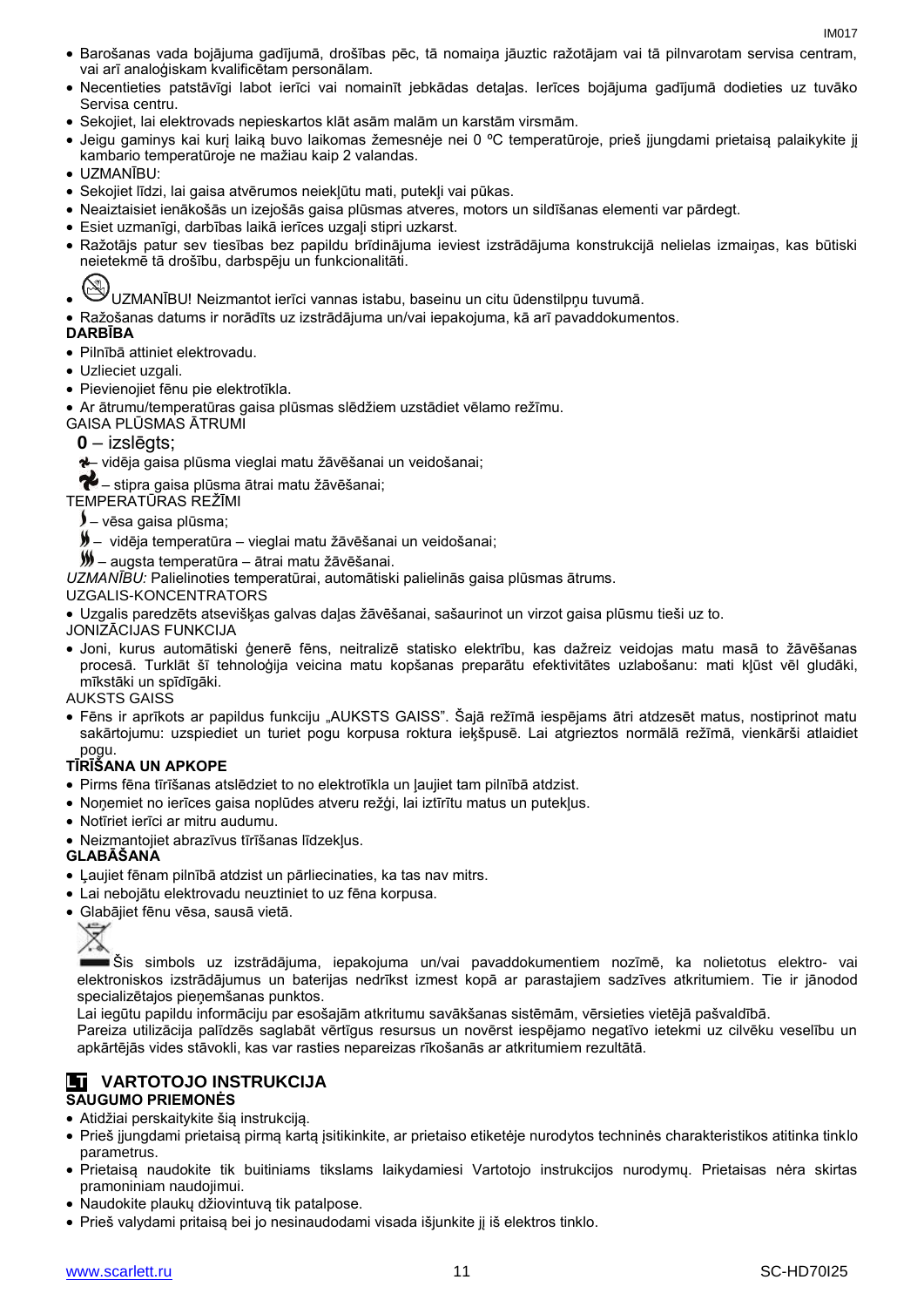- Nenardinkite prietaiso ir maitinimo laido į vandenį bei kitus skysčius. Įvykus tokiai situacijai, nedelsdami išjunkite jį iš elektros tinklo ir kreipkitės į kvalifikuotus specialistus prietaiso veikimui bei saugumui patikrinti.
- Norėdami išvengti nutrenkimo elektros srove ar gaisro pavojaus, nenardinkite prietaiso į vandenį bei kitus skysčius. Įvykus tokiai situacijai, NELIESDAMI prietaiso, nedelsdami išjunkite jį iš elektros tinklo ir kreipkitės į Serviso centrą.
- Norėdami papildomai apsaugoti prietaisą, galite įmontuoti į vonios kambario elektros grandinę apsauginio išjungimo įrenginį (AIĮ), turintį nominalią suveikimo elektros srovę, neviršijančią 30 mA; šiam veiksmui atlikti kreipkitės konsultacijos į specialistą.
- Prietaisui veikiant nepurkškite ant plaukų šukuosenos formavimo priemonių.
- Prietaisas nėra skirtas naudotis žmonėms (įskaitant vaikus), turintiems sumažėjusias fizines, jausmines ar protines galias; arba jie neturi patirties ar žinių, kai asmuo, atsakingas už tokių žmonių saugumą, nekontroliuoja ar neinstruktuoja jų, kaip naudotis šiuo prietaisu.
- Vaikus būtina kontroliuoti, kad jie nežaistų šiuo prietaisu.
- Nepalikite įjungto prietaiso be priežiūros.
- Nenaudokite neįeinančių į prietaiso komplektą reikmenų.
- Nenešiokite prietaiso už laidą arba pakabinimo kilpelę.
- Jei pažeistas maitinimo laidas, norėdami išvengti pavojaus, jį turi pakeisti gamintojas arba atestuotas techninės priežiūros centras, ar kvalifikuotas specialistas.
- Nebandykite savarankiškai remontuoti prietaiso arba keisti jo detalių. Atsiradus gedimams kreipkitės į artimiausią Serviso centrą.
- Pasirūpinkite, kad maitinimo laidas neliestų aštrių kraštų ir karštų paviršių.
- Jeigu gaminys kai kurį laiką buvo laikomas žemesnėje nei 0 ºC temperatūroje, prieš įjungdami prietaisą palaikykite jį kambario temperatūroje ne mažiau kaip 2 valandas.
- DĖMESIO:
- Pasirūpinkite, kad į ortakių angas nepatektų plaukai, dulkės arba pūkai.
- Neuždenkite įeinančias ir išeinančias ortakių angas, nes kitaip variklis ir šildymo elementai gali sudegti.
- Būkite atsargūs, prietaisui veikiant antgaliai labai įkaista!
- Gamintojas pasilieka teisę be atskiro perspėjimo nežymiai keisti įrenginio konstrukciją išsaugant jo saugumą, funkcionalumą bei esmines savybes.
- DĖMESIO! Nenaudokite prietaiso vonios kambaryje, baseine bei šalia kitų vandens šaltinių.
- Gamybos data nurodyta ant gaminio ir (arba) pakuotėje, taip pat lydinčioje dokumentacijoje.

### **VEIKIMAS**

- Visiškai išvyniokite maitinimo laidą.
- Užmaukite antgalį.
- Jjunkite prietaisą į elektros tinklą.
- Oro srovės greičių / temperatūros jungikliais nustatykite pageidaujamą režimą.
- ORO SROVĖS GREITIS
	- **0** išjungtas;
	- vidutinio greičio oro srovė, skirta švelniai džiovinti ar garbanoti plaukus;
- $\bullet$  galinga oro srovė, skirta greitai džiovinti plaukus.

#### TEMPERATŪROS REŽIMAI

- vėsi oro srovė;
- vidutinė temperatūra skirta švelniai džiovinti ar garbanoti plaukus;
- aukšta temperatūra skirta greitai džiovinti plaukus.
- *DĖMESIO:* Padidėjus temperatūrai automatiškai padidėja ir oro srauto greitis.

#### ANTGALIS-TŪTA

- Šis antgalis leidžia susiaurinti ir nukreipti oro srautą, kad būtų džiovinamos atskiros plaukų dalys.
- Norint uždėti antgalį tūtą ant feno, būtina įstatyti jį į feno griovelius ir pasukti nuo savęs. Norint nuimti antgalį, reikia pasukti antgalį į save.
- JONIZACIJOS FUNKCIJA
- Plaukų džiovintuvas automatiškai skleidžia jonus, neutralizuojančius statinę elektrą, kuri kartais susidaro džiovinant plaukus. Be to, ši technologija leidžia padidinti plaukų priežiūros preparatų efektyvumą: plaukai pasidaro dar lygesni, minkštesni bei blizgantys.
- ŠALTAS ORAS
- Džiovintuve yra įrengta papildoma funkcija "ŠALTAS ORAS". Šiuo režimu galima greitai atvėsinti plaukus ir užfiksuoti garbanas: paspauskite ir laikykite mygtuką vidinėje rankenos dalyje. Norėdami grįžti prie normaliojo režimo paleiskite mygtuką.

#### **VALYMAS IR PRIEŽIŪRA**

- Prieš valydami plaukų džiovintuvą išjunkite jį iš elektros tinklo ir leiskite jam visiškai atvėsti.
- Nuimkite nuo prietaiso oro angas dengiančias groteles dulkėms bei plaukams pašalinti.
- Nuvalykite prietaisą drėgnu skudurėliu.
- Nenaudokite šveitimo valymo priemonių.

#### **SAUGOJIMAS**

- Leiskite plaukų džiovintuvui visiškai atvėsti ir įsitikinkite, kad jo korpusas yra sausas.
- Norėdami išvengti elektros laido pažeidimų, nevyniokite jo aplink korpusą.
- Laikykite plaukų džiovintuvą sausoje vėsioje vietoje.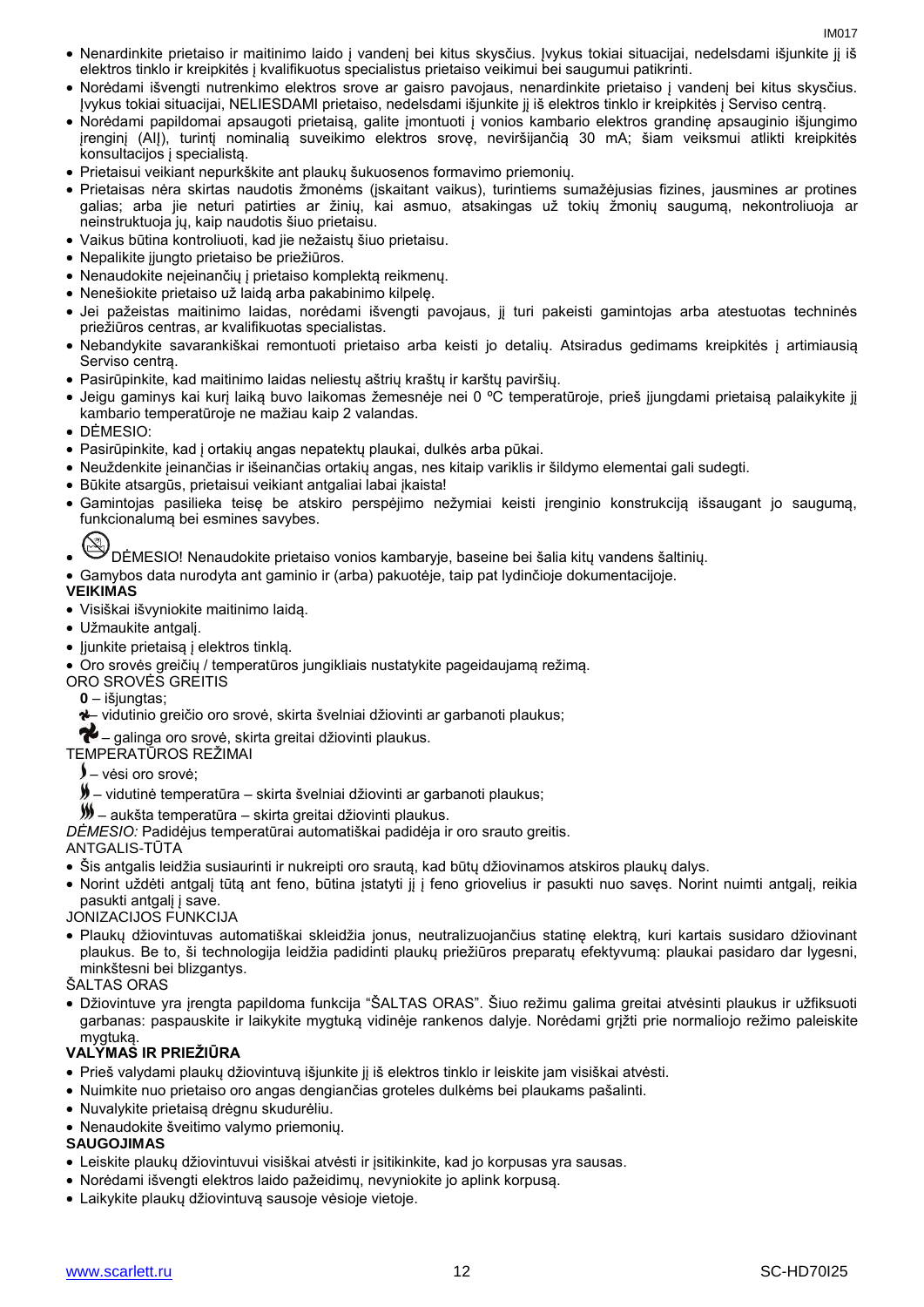

Šis simbolis ant gaminio, pakuotėje ir (arba) lydinčioje dokumentacijoje reiškia, kad naudojami elektriniai ir elektroniniai gaminiai bei baterijos neturėtų būti išmetami (išmestos) kartu su įprastinėmis buitinėmis atliekomis. Juos (jas) reikėtų atiduoti specializuotiems priėmimo punktams.

Norint gauti papildomos informacijos apie galiojančias atliekų surinkimo sistemas, kreipkitės į vietines valdžios institucijas.

Teisingai utilizuojant atliekas, sutaupysite vertingų išteklių ir apsaugosite žmonių sveikatą ir aplinką nuo neigiamo poveikio, galinčio kilti netinkamai apdorojant atliekas.

#### **H HASZNALATI UTASÍTÁS FONTOS BIZTONSÁGI INTÉZKEDÉSEK**

Kérjük, figyelmesen olvassa el a Kezelési útmutatót.

- Első használat előtt ellenőrizze, megfelelnek-e a terméken feltüntetett műszaki adatok a villamos hálózat adatainak.
- Csak otthoni használatra, ne használja nagyüzemi célra.
- Szabadban használni tilos!
- Tisztítás előtt és használaton kívül a csatlakozót mindig húzza ki a falból.
- Ne merítse a készüléket és a vezetéket vízbe vagy más folyadékba. Hogyha ez megtörtént, azonnal áramtalanítsa a készüléket és, mielőtt újra használná azt, ellenőrizze a készülék munkaképességét és biztonságát szakképzett szerelő segítségével.
- Áramütés, elektromos tüzek elkerülése érdekében ne merítse a készüléket vízbe, vagy egyéb folyadékba. Ha ez megtörtént, NE FOGJA MEG A KÉSZÜLÉKET, azonnal áramtalanítsa azt és forduljon szervizhez.
- Kiegészítő védőintézkedésként célszerű max. 30 mA névleges áramnál működő lekapcsoló-készülék telepítése a fürdőszoba tápáramkörébe. Telepítéskor forduljon szakértőhöz.
- Ne használjon aeroszolos készítményeket, spray-ket a hajszárító működése közben.
- Ne használják a készüléket fizikai-, érzelmi-, illetve szellemi fogyatékos személyek, vagy tapasztalattal, elegendő tudással nem rendelkező személyek (beleértve a gyerekeket) felügyelet nélkül, vagy ha nem kaptak a készülék használatával kapcsolatos instrukciót a biztonságukért felelős személytől.
- A készülékkel való játszás elkerülése érdekében tartsa a gyermekeket felügyelet alatt.
- Ne hagyja bekapcsolva a hajszárítót.
- Ne használjon készlethez nem tartozó tartozékot.
- Ne szállítsa a hajszárítót akasztónál, vezetéknél fogva.
- A vezeték meghibásodása esetén veszély elkerülése érdekében annak cseréjét végeztesse a gyártóval vagy a gyártó által meghatalmazott szervizzel ill. szakemberrel.
- Ne próbálja egyedül javítani a készüléket, cserélni az alkatrészeket. Forduljon a közeli szervizbe.
- Figyeljen, hogy a vezeték ne érintkezzen éles, forró felülettel.
- Amennyiben a készüléket valamennyi ideig 0 ºC–nál tárolták, bekapcsolása előtt legalább 2 órán belül tartsa szobahőmérsékleten.

*FIGYELEM:*

- Figyeljen arra, hogy a légvezető nyílások ne tömődjenek el hajjal, porral, pihével.
- Ne zárja el a légszívót, légfúvót, mert kiéghet a motor, vagy a készülék melegítőeleme.
- Legyen óvatos működés közben a hajszárító tartozékai erősen melegednek!
- A gyártónak jogában áll értesítés nélkül másodrendű módosításokat végezni a készülék szerkezetében, melyek alapvetően nem befolyásolják a készülék biztonságát, működőképességét, funkcionalitását.

FIGYELEM! Ne használja a készüléket fürdőszoba, uszoda, és egyéb víztárolók közelében.

A gyártási idő a terméken és/vagy a csomagoláson, illetve a kísérő dokumentumokban található.

- **JAVASLATOK A KEZELÉSHEZ**
- Tekerje le teljesen a vezetéket.
- Helyezze fel a tartozékot.
- Csatlakoztassa a hajszárítót a hálózathoz.
- Gyorsasági fokozat / hőmérsékletkapcsoló segítségével állítsa be a kiválasztott fokozatot.

GYORSASÁGI FOKOZATOK

- **0** kikapcsolva;
- közepes teljesítmény, gyengéd szárításhoz és berakáshoz;

 $\sim$  - nagyteljesítmény, gyors szárításhoz.

HŐMÉRSÉKLET VEZÉRLÉSE

– hideg levegő;

– közepes hőmérséklet – gyengéd szárításhoz, hajberakáshoz;

– magas hőmérséklet – gyors szárításhoz.

*FIGYELEM:* A hőmérséklet fokozásakor automatikusan fokozódik a légáramlat sebessége.

FÚVÓKA RÁTÉT

- А rátét segítségével leszűkül a légáramlás, ami lehetőséget nyújt irányítani a légáramlást egyes hajterület szárítása céljából.
- A fúvóka rátét felhelyezése érdekében helyezze azt a hajszárítón lévő vájatokba és fordítsa el magától ellenkező irányba. Ha le kívánja venni a rátétet, fordítsa el azt maga felé.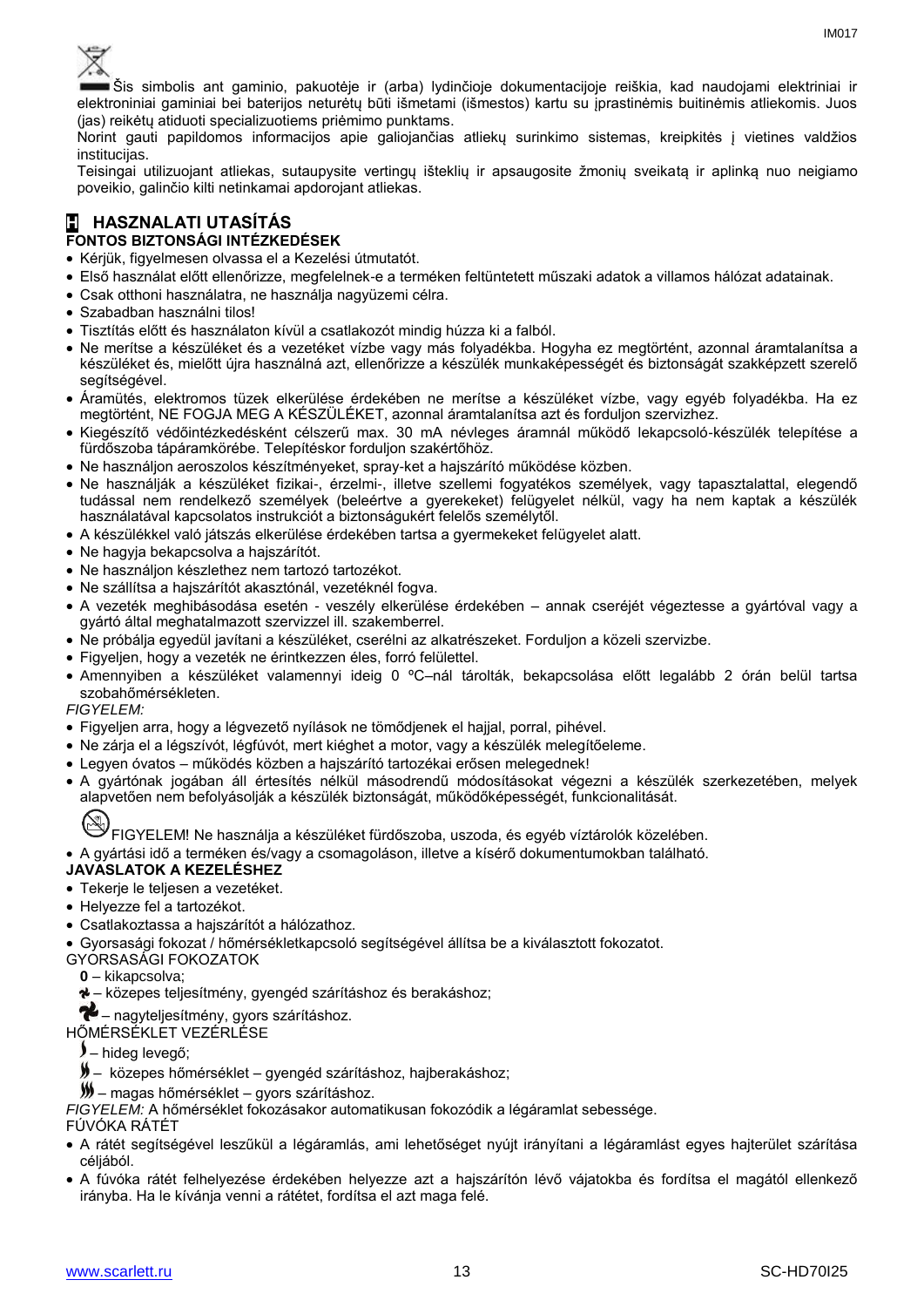#### IONIZÁCIÓ FUNKCIÓ

 A hajszárító által automatikusan termelt ionok neutralizálják a statikus áramot, amely időnként képződik a hajban hajszárítás közben. Ezen kívül, ez a technológia növeli a hajápoló termékek hatékonyságát: a haj még simábbá, selymesebbé és csillogóbbá válik.

HIDEG LEVEGŐ

 A hajszárító kiegészítő "HIDEG LEVEGŐ" funkcióval van ellátva. Ezzel készüléke gyorsan hűti a hajat, erősítve a frizurát: nyomja meg, és tartsa a fogantyú belső részén helyezkedő gombot. Ha vissza akar térni a normál üzemmódba, csak engedje ki a gombot.

### **TISZTÍTÁS ÉS KARBANTARTÁS**

- Mindig áramtalanítsa és hagyja teljesen kihűlni a hajszárítót tisztítás előtt.
- Vegye le a légfúvó nyílásokról a rácsot, és távolítsa el a hajat és a port.
- Tisztítsa meg a készüléket nedves törlőkendővel.
- Ne használjon súrolószert.

#### **TÁROLÁS**

- Bizonyosodjon meg róla, hogy a hajszárító teljesen száraz, és lehűlt.
- A vezetéket ne tekerje a készülék köré, mert sérüléshez vezethet.
- Tárolja a hajszárítót száraz, hűvös helyen.



Ez a jel a terméken, csomagoláson és/vagy kísérő dokumentumokon azt jelenti, hogy ezeket a használt villamos és elektronikus termékeket és elemeket tilos az általános háztartási hulladékkal kidobni. E tárgyakat speciális befogadó pontokban kell leadni.

A hulladékbefogadó rendszerrel kapcsolatos kiegészítő információért forduljon a helyi illetékes hatósághoz.

A megfelelő hulladékkezelés segít megőrizni az értékes erőforrásokat és megelőzheti az olyan esetleges negatív hatásokat az emberi egészségre és a környezetre, amelyek a nem megfelelő hulladékkezelés következtében felmerülhetnek fel.

## **RO MANUAL DE UTILIZARE**

Citiți cu atenție aceste instrucțiuni înainte de a utiliza aparatul pentru a evita defecțiunile în timpul utilizării.

- Înainte de prima conectare, verificați dacă caracteristicile tehnice indicate pe produs corespund parametrilor rețelei electrice.
- Manipularea necorespunzătoare poate duce la deteriorarea produsului, pagube materiale și poate cauza daune sănătății utilizatorului.A se utiliza doar în scopuri de utilizare casnică. Aparatul nu este destinat pentru uz comercial.
- Nu folosiți un uscător de păr în aer liber.
- Dacă aparatul nu se utilizează, deconectați-l de fiecare dată de la rețeaua electrică.
- În cazul folosirii aparatului în camera de baie, trebuie să-l deconectaţi de la reţea după utilizare, întrucât proximitatea apei prezintă pericol, chiar dacă aparatul este deconectat.
- În scopul evitării electrocutării, nu introduceţi aparatul sau cablul de alimentare în apă sau alte lichide. Dacă aceasta a avut loc, NU ATINGEŢI aparatul, deconectaţi-l imediat de la reţeaua electrică şi adresaţi-vă la Centrul de reparaţii pentru verificare.
- Pentru siguranţă suplimentară se recomandă instalarea unui dispozitiv de curent rezidual (DCR) cu declanşare nominală, care nu depăşeşte 30 mA, în cadrul circuitului electric al camerei de baie; pentru instalare trebuie să vă adresaţi unui specialist autorizat.
- Nu pulverizați substanțe pentru aranjarea părului în timpul funcționării aparatului.
- Se interzice folosirea aparatului dat de persoane (inclusiv copii) cu capacități fizice, senzoriale și mintale reduse sau care nu au experiență sau cunoștințe, dacă aceștia nu sunt controlați sau instruiți cu privire la utilizarea aparatului de persoana, responsabilă de siguranța lor.
- Copiii trebuie supravegheați pentru a nu permite jocul cu aparatul.
- Nu lăsaţi aparatul conectat fără supraveghere.
- Nu folosiţi accesorii, care nu fac parte din setul acestui aparat.
- Nu transportați un uscător de păr sau bucla de cordon pentru agățat.
- Înscopul evitării situaţiilor periculoase, înlocuirea cablului electric deteriorat se va efectua de producător sau de centrul de reparaţii autorizat de acesta, sau de personalul analogic calificat.
- Nu încercaţi să reparaţi aparatul de sine stătător. În cazul detectării unor defecte, adresaţi-vă la cel mai apropiat Centru de reparaţii.
- Asiguraţi-vă că cablul electric nu se atinge de mărgini ascuţite şi de suprafeţe fierbinţi.
- Dacă aparatul a fost expus unei temperaturi mai mici de 0°C pentru o anumită perioadă, este necesar să-l aduceţi la temperatura încăperii timp de cel puțin 2 ore.
- **ATENTIE:**
- Asiguraţi-vă că în găurile pentru aer nu sunt fire de păr, praf sau puf.
- Nu acoperiti găurile pentru intrarea și ieșirea aerului, pentru că motorul și elementele de încălzire ale uscătorului de păr ar putea să ardă.
- Producătorul își rezervă dreptul de a introduce fără notificare prealabilă mici modificări în construcția produsului, care nu influențează semnificativ siguranța, capacitatea de funcționare și performanța acestuia.
- ATENŢIE! Nu folosiţi aparatul în apropierea camerelor de baie, bazinelor sau altor recipiente care conţin apă.
- Data fabricării este indicată pe produs si/sau pe ambalaj, precum și pe documentele însotitoare.

www.scarlett.ru 14 SC-HD70I25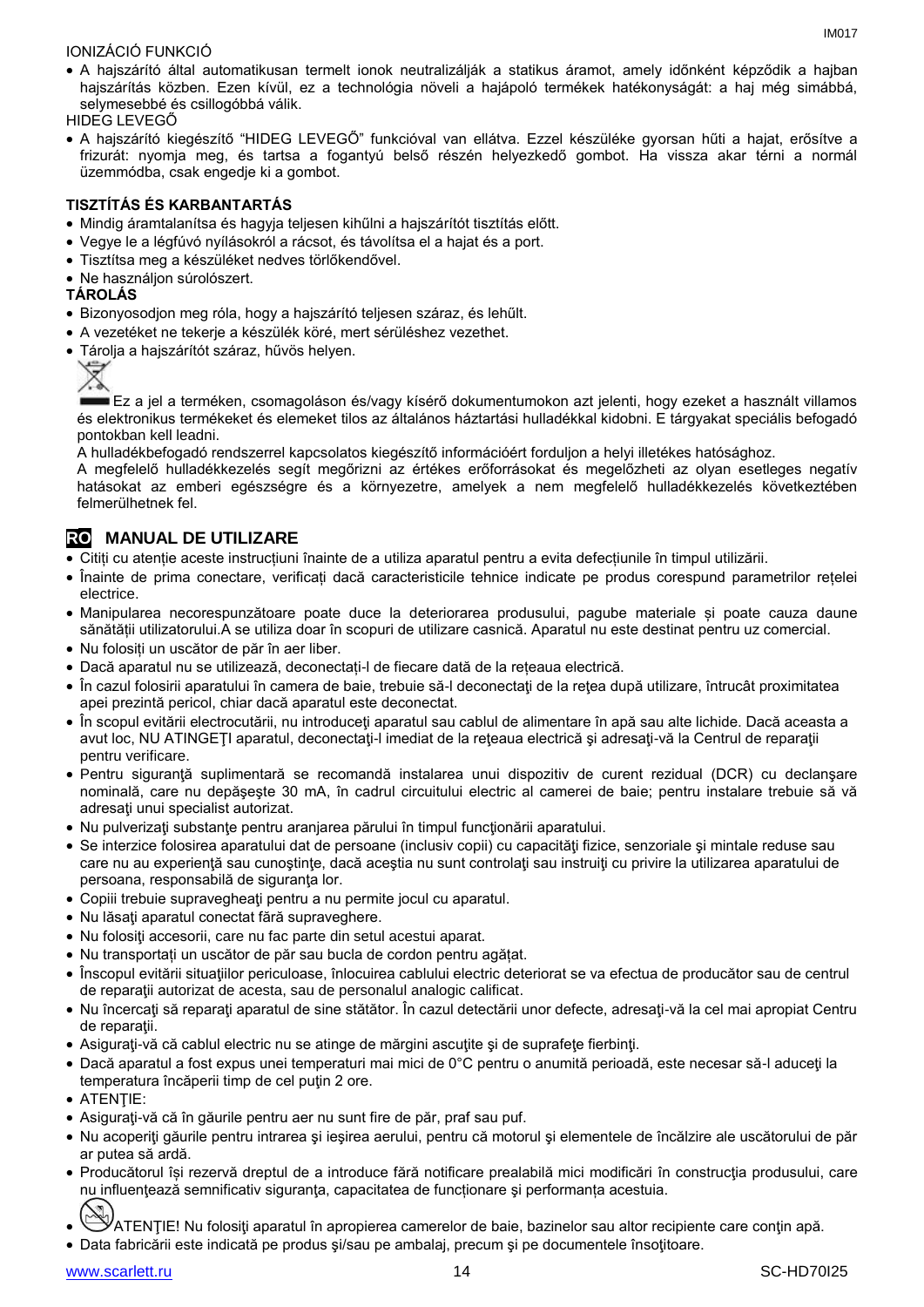#### **UTILIZAREA**

- Derulaţi complet cablul de alimentare.
- Plasați duza-concentrator.
- Conectaţi uscătorul de păr la reţeaua electrică.
- Setaţi regimul dorit cu ajutorul cursoarelor de viteză / temperatură a fluxului de aer.

VITEZA FLUXULUI DE AER

**0**–deconectat;

– flux de aer mediu pentru uscare fină sau aranjarea părului;

+ flux de aer puternic pentru uscare rapidă.

REGIMURI DE TEMPERATURĂ

- flux de aer rece;
- –temperatură medie pentru uscare fină sau pentru aranjarea părului;
- temperatură ridicată pentru uscare rapidă.

*ATENŢIE:*La ridicarea temperaturii, viteza fluxului de aer se măreşte automat.

- ACCESORIU-DUZĂ
- Acest accesoriu îngustează şi orientează fluxul de aer pentru uscarea anumitor porţiuni de păr.
- Pentru instalarea accesoriului-duză pe uscător, este necesar să-l introduceți în fantele uscătorului și să-l rotiți de la sine. Pentru a scoate accesoriul, este necesar să rotiti accesoriul spre sine.

FUNCŢIA DE IONIZARE

 Ionii, generaţi automat de uscătorul de păr, neutralizează electricitatea statică, care uneori se formează în masa de păr în timpul uscării. Mai mult ca atât, această tehnologie contribuie la mărirea eficienței preparatelor pentru îngrijirea părului, păstrează echilibrul de hidratare a structurii părului, care devine şi mai neted, moale şi strălucitor.

AER RECE

· Uscătorul de păr dispune de o funcție suplimentare "AER RECE". Acest regim înlesnește răcirea rapidă a părului pentru fixarea coafurii: apăsați și țineți apăsat butonul din partea interioară a mânerului. Pentru a reveni la regim normal, este suficient să nu-l mai apăsați.

#### **CURĂŢAREA ŞI ÎNTREŢINEREA**

- Înainte de curătarea uscătorului, scoateti-l din priză și lăsați-l să se răcească complet.
- Nu folosiţi soluţii de curăţare abrazive.
- Se recomandă periodic de scos grilajul pentru aer în scopul curăţării acestuia.
- Scoateţi grilajul şi curăţaţi-l cu o perie, iar apoi instalaţi grilajul la loc.

#### **PĂSTRAREA**

- Lăsați uscătorul de păr să se răcească complet și asigurați-vă că carcasa lui nu este umedă.
- Pentru evitarea deteriorării cablului, nu-l înfăşuraţi pe carcasă.
- Păstraţi uscătorul într-un loc răcoros şi uscat.



Simbolul dat pe produs, ambalaj şi/sau documentele însoțitoare înseamnă că aparatele electrice și electronice, și bateriile uzate nu trebuie aruncate împreună cu deşeurile menajere. Acestea trebuie duse la punctele de colectare specializate.

Adresaţi-vă la autorităţile locale pentru a obţine informaţii suplimentare referitor la sistemele existente de colectare a deşeurilor.

Reciclarea corectă va contribui la păstrarea resurselor valoroase şi la prevenirea posibilelor efecte negative asupra sănătății oamenilor și a mediului înconjurător, care ar putea apărea în rezultatul reciclării incorecte a deșeurilor.

#### **PL INSTRUKCJA OBSŁUGI ŚRODKI BEZPIECZEŃSTWA**

- Uważnie przeczytaj Instrukcję Obsługi.
- Przed pierwszym włączeniem należy sprawdzić, czy dane techniczne podane na wyrobie są zgodne z parametrami prądu elektrycznego.
- Używać tylko do celów domowych zgodnie z tą Instrukcją Obsługi. Nie jest urządzeniem do zastosowania w przemyśle.
- Nie używaj suszarki do włosów na zewnątrz pomieszczenia.
- Zawsze odłączaj zasilanie sieciowe, gdy urządzenie nie jest używane lub przed czyszczeniem.
- Podczas korzystania z urządzenia w łazience, należy odłączyć go od sieci po użyciu, gdyż bliskość wody stanowi zagrożenie, nawet gdy urządzenie jest wyłączone.
- Aby uniknąć porażenia prądem elektrycznym i pożaru, nie wolno zanurzać urządzenia i przewodu zasilającego w wodzie lub innej cieczy. Jeśli tak się stało, NIE CHWYTAJ wyrobu, natychmiast odłącz go od źródła zasilania prądem elektrycznym i skontaktuj się z Punktem Serwisowym w celu sprawdzenia.
- Dla dodatkowej ochrony zaleca się ustawić wyłącznik różnicowoprądowy (RCD) o znamionowym prądzie zadziałania nie przekraczającym 30 mA do obwodu zasilania łazienki; podczas instalacji należy zasięgnąć porady specjalisty.
- Nie należy rozpylać środków do stylizacji włosów przy pracującym urządzeniu.
- Urządzenie nie jest przeznaczone do użytku przez osoby (w tym dzieci) o ograniczonych możliwościach fizycznych, zmysłowych lub umysłowych albo, w przypadku braku doświadczenia lub wiedzy, jeśli nie znajdują się one pod nadzorem lub nie poinstruowane na temat korzystania z urządzenia przez osobę odpowiedzialną za ich bezpieczeństwo.
- Dzieci powinny być nadzorowane, aby zapobiec grze z urządzeniem.
- Nie zostawiaj włączonego urządzenia bez nadzoru.
- Nie należy używać akcesoriów, które nie są dołączone do zestawu wraz z urządzeniem.